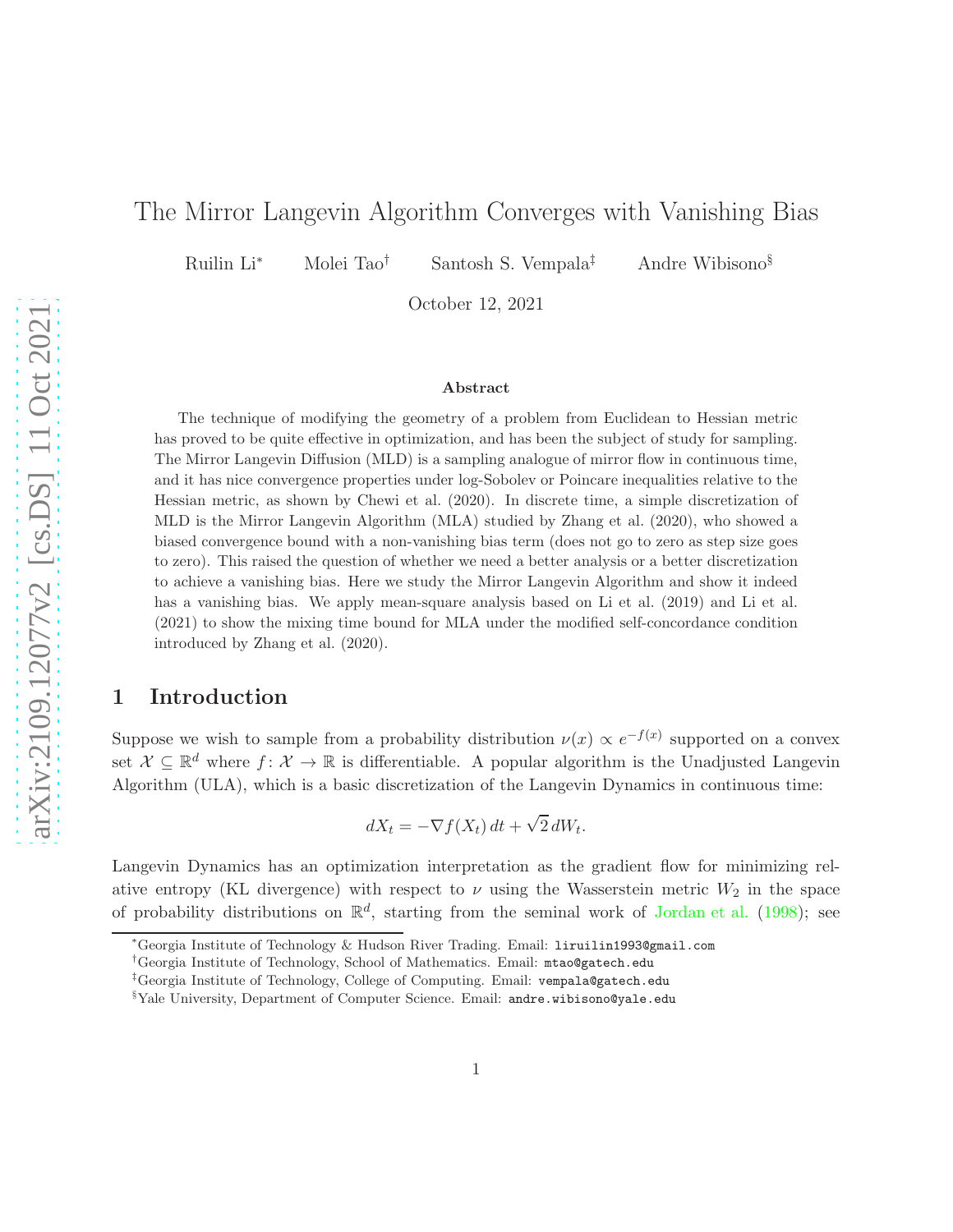also [Wibisono](#page-14-0) [\(2018](#page-14-0)). In continuous time, Langevin Dynamics has convergence guarantees in various distances, including  $W_2$  distance, KL divergence, or  $\chi^2$ -divergence, under various conditions, such as strong log-concavity, or functional inequalities such as the Log-Sobolev Inequality (LSI) or Poincaré inequality. In discrete time, ULA is a biased discretization of the Langevin Dynamics, and it has an asymptotic bias which scales with the step size. In particular, by setting a small enough step size, we can obtain a mixing time bound of ULA which has inverse polynomial dependence on the error threshold; see for example [Dalalyan](#page-13-1) [\(2017](#page-13-1)); [Durmus and Moulines](#page-13-2) [\(2017](#page-13-2), [2019\)](#page-13-3); [Dalalyan and Karagulyan](#page-13-4) [\(2019](#page-13-4)); [Vempala and Wibisono](#page-14-1) [\(2019](#page-14-1)); [Li et al.](#page-14-2) [\(2019](#page-14-2)); [Li et al.](#page-14-3) [\(2021\)](#page-14-3).

In many settings, the problem of interest is non-smooth or constrained (e.g., the  $L_1$  ball or a general polytope), and the basic Langevin algorithm does not apply. In optimization, this is handled effectively (and elegantly) by interior-point methods, which use a convex "barrier" function to define a non-Euclidean metric. The resulting metric is given locally by the Hessian of the barrier function. This method results is a convergence bound that scales as  $\sqrt{d}$  for linear and convex optimization.

It is natural to wonder whether such a modification of the geometry could be useful for sampling. Early evidence of this is the Dikin walk, which replaces the ball walk (a discrete-time implementation of constrained Brownian motion) by using an ellipsoid at each step, defined by the Hessian of the logarithmic barrier function. This walk was shown to converge in  $\ddot{O}(md)$  steps for uniformly sampling a polytope with m facets in d dimension [\(Kannan and Narayanan](#page-13-5), [2012](#page-13-5)). It was recently refined using a weighted barrier function to improve the convergence time to  $\tilde{O}(d^2)$  [\(Laddha et al.](#page-13-6), [2020\)](#page-13-6).

A related approach that also originated in optimization is mirror descent, which uses a mirror map (the gradient of the barrier function) to change the geometry favorably, and in the context of sampling, can be seen as a generalization of the Langevin algorithm by changing the metric. For constrained sampling, the Mirror Langevin Dynamics was introduced by [Zhang et al.](#page-14-4) [\(2020](#page-14-4)) using a mirror map to constrain the domain; see also [Hsieh et al.](#page-13-7) [\(2018](#page-13-7)) for a related earlier approach. Mirror Langevin Dynamics is the Langevin dynamics for sampling from  $\nu$  using the Hessian metric generated by the mirror map. In continuous time, Mirror Langevin Dynamics has nice convergence guarantees under an analogous notion of mirror Poincare inequality relative to the Hessian metric, as shown by [Chewi et al.](#page-13-8) [\(2020](#page-13-8)); see also Appendix [A](#page-15-0) for a review. In discrete time, the Mirror Langevin Algorithm (MLA) is a simple discretization of MLD proposed by [Zhang et al.](#page-14-4) [\(2020](#page-14-4)), who showed a biased convergence analysis but with a non-vanishing bias (does not go to 0 with step size, but remains a constant). This raised the question of whether we need a better analysis of MLA or a better discretization of MLD to achieve a vanishing bias. This also led to an alternative discretization proposed by [Ahn and Chewi](#page-13-9) [\(2020\)](#page-13-9) which achieves a vanishing bias, but requires an exact simulation of the Brownian motion with changing covariance.

In this paper, we study the Mirror Langevin Algorithm and show that it indeed has a vanishing bias. The tool we will use is the mean-square analysis framework, proposed by [Li et al.](#page-14-2) [\(2019](#page-14-2)) and then refined by [Li et al.](#page-14-3) [\(2021\)](#page-14-3); the latter version will be used. It will help establish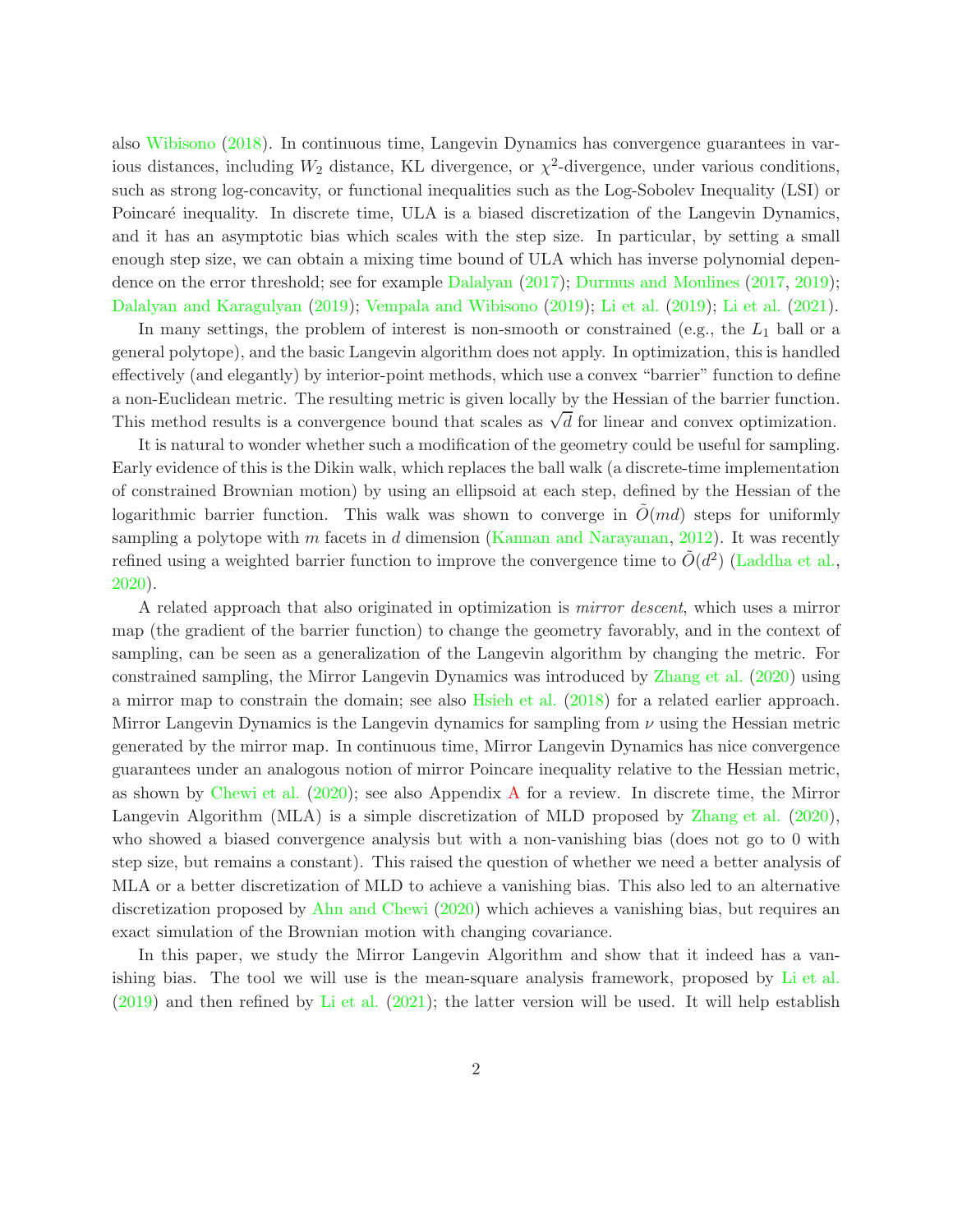a biased convergence analysis of MLA under relative smoothness, strong convexity and modified self-concordance; these are a subset of the conditions assumed by [Zhang et al.](#page-14-4) [\(2020\)](#page-14-4). We show that the bias of MLA with step size h scales as  $\sqrt{h}$ ; this leads to a  $O(d/\epsilon^2)$  mixing time bound for MLA (see Theorem [3.1](#page-5-0) and Corollary [3.2\)](#page-5-1).

# <span id="page-2-1"></span>2 Algorithm and Problem Set-Up

## 2.1 Problem set-up

Suppose we want to sample from a probability distribution  $\nu$  supported on a convex set  $\mathcal{X} \subseteq \mathbb{R}^d$ . We assume  $\nu$  is absolutely continuous with respect to the Lebesgue measure on  $\mathbb{R}^d$  and has density  $\nu(x) \propto e^{-f(x)}$  for some differentiable  $f: \mathcal{X} \to \mathbb{R}$ .

Let  $\phi: \mathcal{X} \to \mathbb{R}$  be a twice-differentiable strictly convex function which is of *Legendre type* [\(Rockafellar](#page-14-5), [1970\)](#page-14-5). This implies  $\nabla \phi(\mathcal{X}) = \mathbb{R}^d$ , and in particular the gradient map  $\nabla \phi: \mathcal{X} \to \mathbb{R}^d$  is bijective. We also have  $\nabla^2 \phi(x) \succ 0$  for all  $x \in \mathcal{X}$ . Moreover, we require that  $\|\nabla \phi(x)\| \to \infty$  and  $\nabla^2 \phi(x) \to \infty$ as x approaches the boundary of X. Using the Hessian metric  $\nabla^2 \phi$  on X will prevent the iterates from leaving the domain X. We call  $\nabla \phi: \mathcal{X} \to \mathbb{R}^d$  the *mirror map* and  $\mathcal{Y} = \nabla \phi(\mathcal{X}) = \mathbb{R}^d$  the *dual* space.

Let  $\phi^*: \mathbb{R}^d \to \mathbb{R}$  be the *dual function* of  $\phi$ , defined by  $\phi^*(y) = \sup_{x \in \mathcal{X}} \langle x, y \rangle - \phi(x)$ . Recall  $\nabla \phi^*(y) = \arg \max_{x \in \mathcal{X}} \langle x, y \rangle - \phi(x)$ , and we have  $\nabla \phi^* = (\nabla \phi)^{-1}$ , so  $\nabla \phi(\nabla \phi^*(y)) = y$  for all  $y \in \mathbb{R}^d$ . Furthermore,  $\nabla^2 \phi(x) = \nabla^2 \phi^*(\nabla \phi(x))^{-1}$  for all  $x \in \mathcal{X}$ .

For a vector  $v \in \mathbb{R}^d$ , let  $||v|| = \sqrt{\langle v, v \rangle}$  be the  $\ell_2$ -norm. For a matrix  $A \in \mathbb{R}^{d \times d}$ , let  $||A||_{\text{HS}} =$  $\sqrt{\text{Tr}(AA^{\top})}$  be the Hilbert-Schmidt norm.

### 2.2 Mirror Langevin Algorithm

In this paper we study the Mirror Langevin Algorithm:

<span id="page-2-0"></span>
$$
x_{k+1} = \nabla \phi^* \left( \nabla \phi(x_k) - h \nabla f(x_k) + \sqrt{2h} \sqrt{\nabla^2 \phi(x_k)} \, z_k \right) \tag{1}
$$

where  $h > 0$  is step size and  $z_k \sim \mathcal{N}(0, I)$  is an independent Gaussian random variable in  $\mathbb{R}^d$ . Here  $\sqrt{\nabla^2 \phi(x)}$  is a square-root of  $\nabla^2 \phi(x)$ , i.e. any matrix  $C(x) \in \mathbb{R}^{d \times d}$  satisfying  $C(x)C(x)^\top = \nabla^2 \phi(x)$ . This algorithm can be seen as a sampling version of the mirror descent algorithm from optimization, since we can write the update of MLA in the following form which resembles mirror descent:

$$
x_{k+1} = \arg\min_{x \in \mathcal{X}} \left\{ \langle h \nabla f(x_k) - \sqrt{2h} \sqrt{\nabla^2 \phi(x_k)} \, z_k, \, x - x_k \rangle + D_{\phi}(x, x_k) \right\}
$$

where  $D_{\phi}(x, x') = \phi(x) - \phi(x') - \langle \nabla \phi(x', x - x' \rangle)$  is the Bregman divergence of  $\phi$ . In particular, in the Euclidean case, i.e. when  $\mathcal{X} = \mathbb{R}^d$  and  $\phi(x) = \frac{1}{2} ||x||^2$ , MLA recovers the usual Unadjusted Langevin Algorithm (ULA).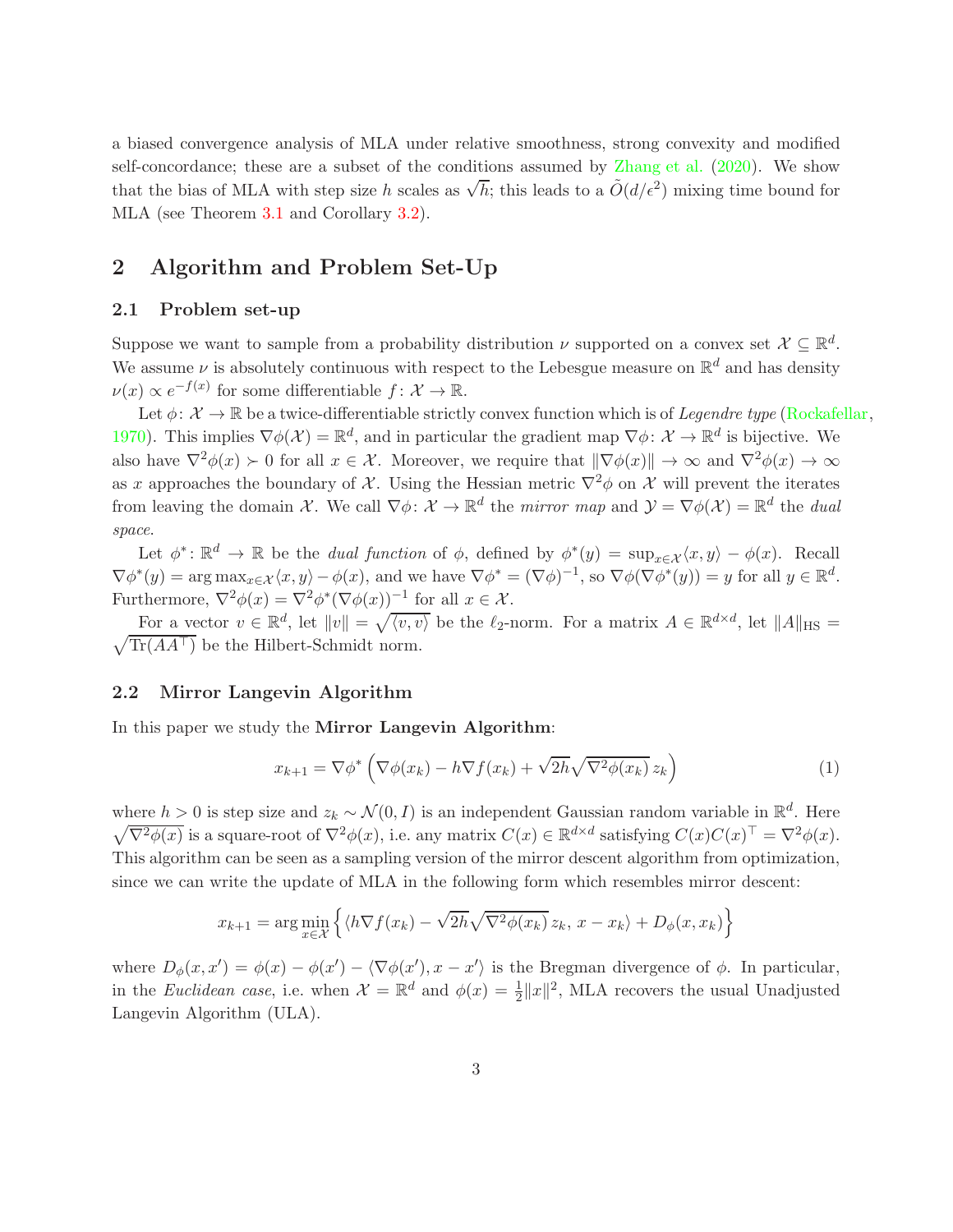MLA can be seen as a coordinate-transformed Euler-Maruyama discretization of the Mirror Langevin Dynamics in continuous time, given by

$$
\begin{cases} Y_t &= \nabla \phi(X_t) \\ dY_t &= -\nabla f(X_t)dt + \sqrt{2}\sqrt{\nabla^2 \phi(X_t)}dW_t \end{cases}.
$$

See Section [2.3](#page-3-0) for a reformulation purely in the dual space, and Appendix [A](#page-15-0) for more details on the continuous-time dynamics. [Zhang et al.](#page-14-4) [\(2020\)](#page-14-4) studied MLA as a simple discretization of the Mirror Langevin Dynamics, and showed that under certain assumptions, the iterates of MLA converge to a Wasserstein ball around the target with some radius which depends on the modified self-concordance parameter of  $\phi$  (see Section [3.1](#page-6-0) for more detail). In the Euclidean case (when  $\phi$ is quadratic) this radius is 0, so MLA converges to  $\nu$  with sufficiently small step size, recovering the typical bound for ULA. However, for general  $\phi$ , the radius is positive. Therefore, the result of [Zhang et al.](#page-14-4) [\(2020\)](#page-14-4) only guarantees MLA enters a ball around the target, but it may not converge to the target even when the step size goes to 0. They further conjectured the bias is unavoidable. This raises an interesting question of whether the non-vanishing bias of MLA is indeed unavoidable because we are discretizing a diffusion process with changing covariance, or whether there is a better analysis of MLA with vanishing bias. Here we show that indeed MLA has a vanishing bias, by applying the mean-square analysis framework of [Li et al.](#page-14-2) [\(2019](#page-14-2)) and [Li et al.](#page-14-3) [\(2021](#page-14-3)).

#### <span id="page-3-0"></span>2.3 Mirror Langevin Algorithm in the Dual Space

Let us work in the dual space  $\mathcal{Y} = \nabla \phi(\mathcal{X}) = \mathbb{R}^d$  via the mirror map  $\nabla \phi \colon \mathcal{X} \to \mathbb{R}^d$ . Given  $x \in \mathcal{X}$ , we define the dual variable

<span id="page-3-1"></span>
$$
y = \nabla \phi(x) \in \mathbb{R}^d \tag{2}
$$

and its inverse is given by  $x = \nabla \phi^*(y)$ . The target distribution  $\tilde{\nu}$  on the dual space is the pushforward of the original target  $\nu \propto e^{-f}$  under the mirror map:  $\tilde{\nu} = (\nabla \phi)_{\#} \nu$ . If we write the density as  $\tilde{\nu}(y) \propto e^{-\tilde{f}(y)}$ , then we have  $\tilde{f}(y) = f(\nabla \phi^*(y)) - \log \det \nabla^2 \phi^*(y)$ . Moreover, the Hessian metric  $\nabla^2 \phi(x)$  on X corresponds to the Hessian metric  $\nabla^2 \phi^*(y)$  on  $\mathbb{R}^d$  generated by the dual function  $\phi^*$ ; that is,  $\nabla^2 \phi^*$  on  $\mathbb{R}^d$  is the pullback metric of  $\nabla^2 \phi$  on X under the inverse mirror map  $\nabla \phi^* \colon \mathbb{R}^d \to \mathcal{X}$ . Therefore, the metric space  $(\mathcal{X}, \nabla^2 \phi)$  is isometric to  $(\mathbb{R}^d, \nabla^2 \phi^*)$ .

If  $x_k \in \mathcal{X}$  follows the Mirror Langevin Algorithm [\(1\)](#page-2-0), then  $y_k = \nabla \phi(x_k) \in \mathbb{R}^d$  follows the Mirror Langevin Algorithm in the dual space:

$$
y_{k+1} = y_k - h \nabla f(\nabla \phi^*(y_k)) + \sqrt{2h} \sqrt{\nabla^2 \phi^*(y_k)^{-1}} z_k.
$$
 (3)

MLA in the dual space [\(3\)](#page-3-1) can be seen as a discretization of the mirror Langevin dynamics to sample from  $\tilde{\nu} \propto e^{-\tilde{f}}$  with the Hessian metric  $\nabla^2 \phi^*$  on  $\mathbb{R}^d$ .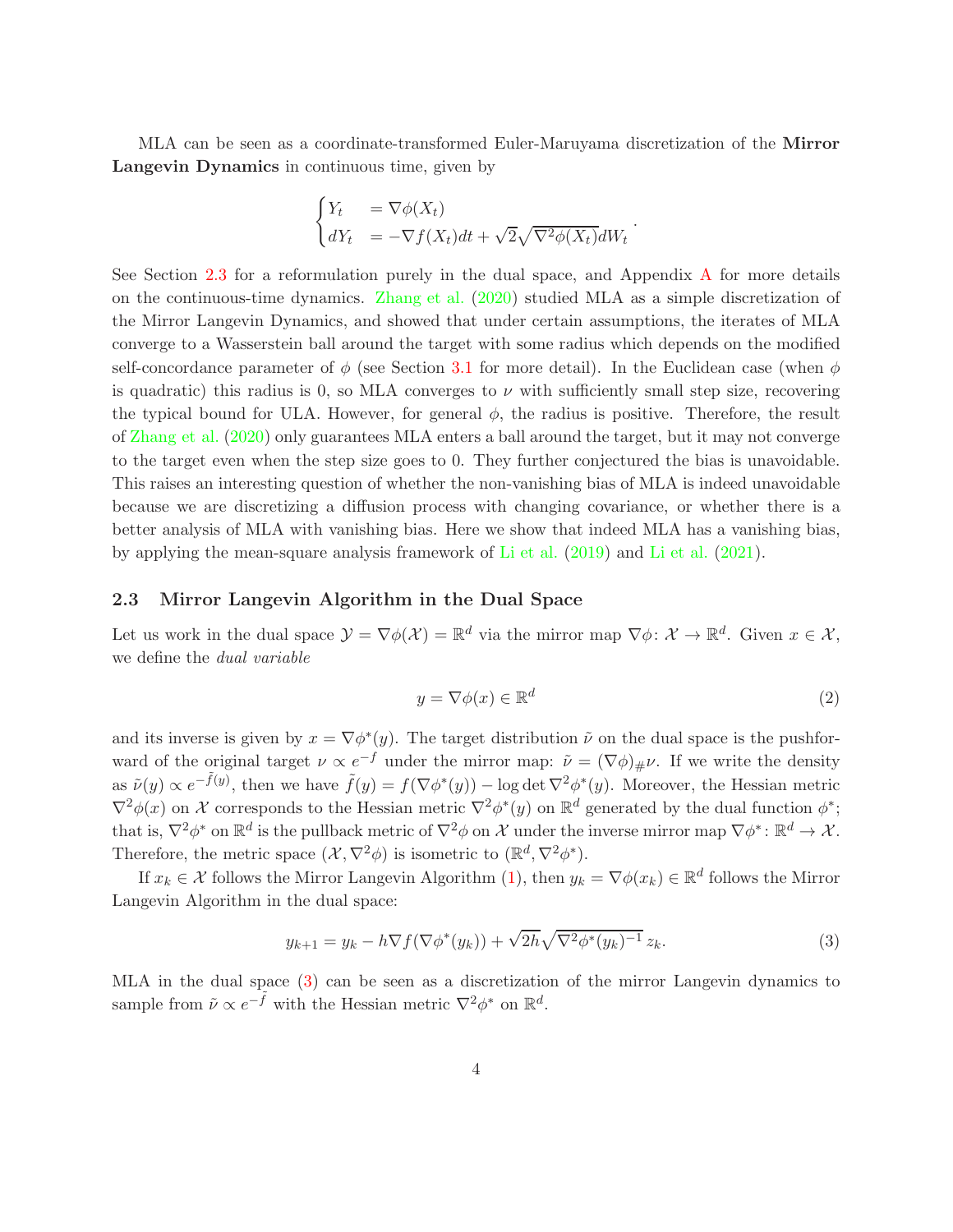Let us define  $g \colon \mathbb{R}^d \to \mathbb{R}^d$  and  $A \colon \mathbb{R}^d \to \mathbb{R}^{d \times d}$  by

<span id="page-4-1"></span><span id="page-4-0"></span>
$$
g(y) = \nabla f(\nabla \phi^*(y))
$$
\n(4)

$$
A(y) = \sqrt{\nabla^2 \phi^*(y)^{-1}}.
$$
\n<sup>(5)</sup>

Note here  $A(y)$  is any square-root of  $\nabla^2 \phi^*(y)^{-1}$ . Then we can write MLA in the dual space as

$$
y_{k+1} = y_k - h g(y_k) + \sqrt{2h} A(y_k) z_k.
$$
 (6)

As  $h \to 0$ , MLA converges to the Mirror Langevin Dynamics, which is a continuous-time stochastic process  $Y_t \in \mathbb{R}^d$  following the stochastic differential equation:

$$
dY_t = -g(Y_t)dt + \sqrt{2}A(Y_t)dW_t
$$

where  $W_t$  is the standard Brownian motion in  $\mathbb{R}^d$ ; see Section [4.2.1](#page-9-0) for more properties.

## 2.4 Wasserstein distance in dual space

Along MLA in the dual space [\(3\)](#page-3-1), let  $\tilde{\rho}_k$  denote the distribution of the random variable  $y_k \in \mathbb{R}^d$ . We will show a convergence analysis of MLA in the dual space in terms of the Euclidean Wasserstein distance  $W_2$  between  $\tilde{\rho}_k$  and  $\tilde{\nu}$  on  $\mathbb{R}^d$ :

$$
W_2(\tilde{\rho}, \tilde{\nu})^2 = \inf_{y \sim \tilde{\rho}, y^* \sim \tilde{\nu}} \mathbb{E}[\|y - y^*\|^2].
$$
 (7)

Note that this distance does not use the Hessian metric  $\nabla^2 \phi^*$  on  $\mathbb{R}^d$ . In the original space X, this gives a modified  $W_2$  distance under the mirror map:

$$
W_{2,\phi}(\rho,\nu)^2 = \inf_{x \sim \rho, x' \sim \nu} \mathbb{E}[\|\nabla \phi(x) - \nabla \phi(x')\|^2].
$$
 (8)

That is, if  $\tilde{\rho} = (\nabla \phi)_{\#} \rho$  and  $\tilde{\nu} = (\nabla \phi)_{\#} \nu$ , then  $W_{2,\phi}(\rho,\nu) = W_2(\tilde{\rho},\tilde{\nu})$ . This is the same modified Wasserstein distance that is used in [Zhang et al.](#page-14-4) [\(2020](#page-14-4)). This corresponds to using the *squared* Hessian metric  $(\nabla^2 \phi(x))^2$  on X, which is isometric to the Euclidean metric I on  $\mathbb{R}^d$  (rather than the Hessian metric  $\nabla^2 \phi(x)$  on X, which is isometric to the Hessian metric  $\nabla^2 \phi^*(y)$  on  $\mathbb{R}^d$ , and which is used in the continuous-time analysis in [Chewi et al.](#page-13-8)  $(2020)$  $(2020)$ ).

## 3 Main Result: Mixing Time Bound for MLA

We present our main result on the mixing time bound of MLA. We need the following assumptions.

(A1)  $\phi$  satisfies the **modified self-concordance** property with parameter  $\alpha > 0$ , which means:

$$
\|\sqrt{\nabla^2\phi(x')} - \sqrt{\nabla^2\phi(x)}\|_{\text{HS}} \le \sqrt{\alpha}\|\nabla\phi(x') - \nabla\phi(x)\|_2 \quad \forall x', x \in \mathcal{X}.
$$
 (9)

Equivalently,  $A(y) = \sqrt{\nabla^2 \phi^*(y)^{-1}}$  is  $\sqrt{\alpha}$ -Lipschitz in the Hilbert-Schmidt norm:

$$
||A(y') - A(y)||_{\text{HS}} \le \sqrt{\alpha}||y' - y||_2 \quad \forall y', y \in \mathbb{R}^d.
$$
 (10)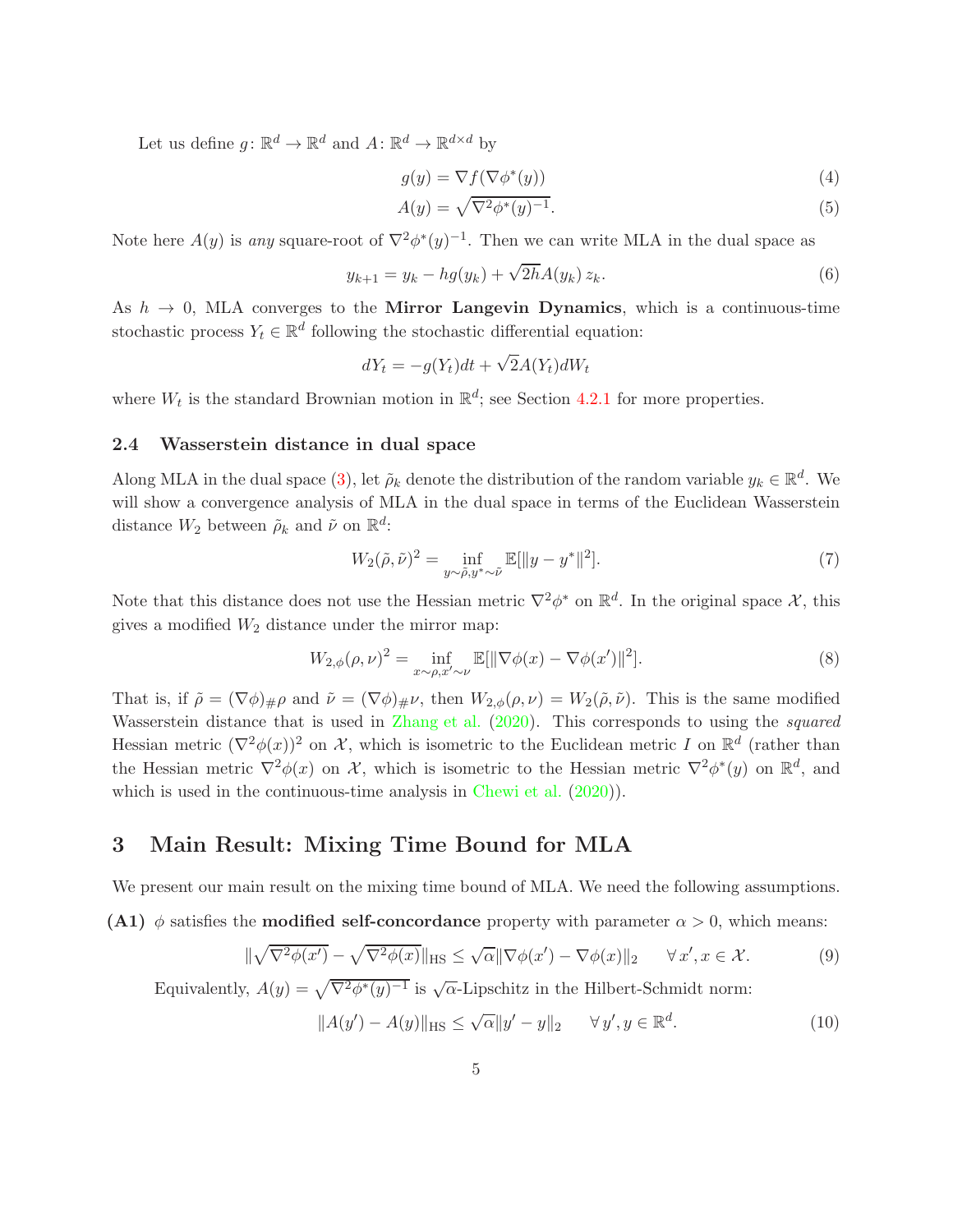(A2) f is M-smooth with respect to  $\phi$  for some  $0 < M < \infty$ , which means:

$$
\|\nabla f(x') - \nabla f(x)\|_2 \le M \|\nabla \phi(x') - \nabla \phi(x)\|_2 \qquad \forall x', x \in \mathcal{X}.
$$
 (11)

Equivalently,  $g(y) = \nabla f(\nabla \phi^*(y))$  is M-Lipschitz:

$$
||g(y') - g(y)||_2 \le M||y' - y||_2 \qquad \forall y', y \in \mathcal{Y}.
$$
 (12)

(A3) f is m-strongly convex with respect to  $\phi$  for some  $0 < m \leq M$ , which means:

$$
\langle \nabla f(x') - \nabla f(x), \nabla \phi(x') - \nabla \phi(x) \rangle \ge m \|\nabla \phi(x') - \nabla \phi(x)\|_2^2 \quad \forall x', x \in \mathcal{X}.
$$
 (13)

Equivalently,  $g(y) = \nabla f(\nabla \phi^*(y))$  is m-monotone:

$$
\langle g(y') - g(y), y' - y \rangle \ge m \|y' - y\|_2^2 \quad \forall y', y \in \mathbb{R}^d.
$$
 (14)

These are a subset of the assumptions in [Zhang et al.](#page-14-4) [\(2020](#page-14-4)). In particular, we do not assume a bound on the commutator of  $\nabla^2 f$  and  $\nabla^2 \phi$ . Our main result is the following.

<span id="page-5-0"></span>**Theorem 3.1.** Assume (A1), (A2), (A3), and assume  $\alpha < m$ . There is a maximum step size  $h_{\text{max}} = \mathcal{O}\left(\frac{(m-\alpha)^2}{M^2(1+4\alpha)}\right)$  $\frac{(m-\alpha)^2}{M^2(1+4\alpha)^2}$  and constant  $C_{\text{MLA}} = \mathcal{O}\left(\frac{M(1+4\alpha)\sqrt{d}}{m-\alpha}\right)$  $m-\alpha$  $\big)$ , such that if we run MLA  $(1)$  with  $0 < h \leq h_{\text{max}}$  from any  $x_0 \sim \rho_0$ , then the iterates  $x_k \sim \rho_k$  satisfy:

$$
W_{2,\phi}(\rho_k,\nu) \le \sqrt{2}e^{-(m-\alpha)hk}W_{2,\phi}(\rho_0,\nu) + C_{\text{MLA}}\sqrt{2h}.
$$
\n(15)

Equivalently, if we run MLA in the dual space [\(3\)](#page-3-1) with  $0 < h \le h_1$  from any  $y_0 \sim \tilde{\rho}_0$ , then the iterates  $y_k \sim \tilde{\rho}_k$  satisfy:

$$
W_2(\tilde{\rho}_k, \tilde{\nu}) \le \sqrt{2}e^{-(m-\alpha)hk}W_2(\tilde{\rho}_0, \tilde{\nu}) + C_{\text{MLA}}\sqrt{2h}.\tag{16}
$$

See Section [4.3](#page-10-0) for the proof of Theorem [3.1](#page-5-0) and explicit forms of the constant  $C_{\text{MLA}}$  and maximum step size  $h_{\text{max}}$ . This result shows MLA has a bias that is vanishing with step size, and thus we can reach an arbitrary accuracy by using a small enough step size. In particular, this improves on the analysis in [Zhang et al.](#page-14-4) [\(2020](#page-14-4)), which has a non-vanishing bias and under stronger assumptions. By choosing a small step size, we obtain the following mixing time bound for MLA.

<span id="page-5-1"></span>**Corollary 3.2.** For any (small) error threshold  $\epsilon > 0$ , to reach  $W_2(\tilde{\rho}_k, \tilde{\nu}) \leq \epsilon$ , it suffices to run MLA in the dual space [\(3\)](#page-3-1) with step size  $h = \frac{\epsilon^2}{4C^2}$  $\frac{\epsilon^2}{4C_{\text{MLA}}^2}$  for  $k = \tau_{W_2}(\epsilon)$  iterations where

$$
\tau_{W_2}(\epsilon) \le \frac{1}{(m-\alpha)h} \log \frac{2\sqrt{2}W_2(\tilde{\rho}_0, \tilde{\nu})}{\epsilon} = \tilde{O}\left(\frac{C_{\text{MLA}}^2}{(m-\alpha)\epsilon^2}\right) = \tilde{O}\left(\frac{M^2(1+4\alpha)^2d}{(m-\alpha)^3\epsilon^2}\right).
$$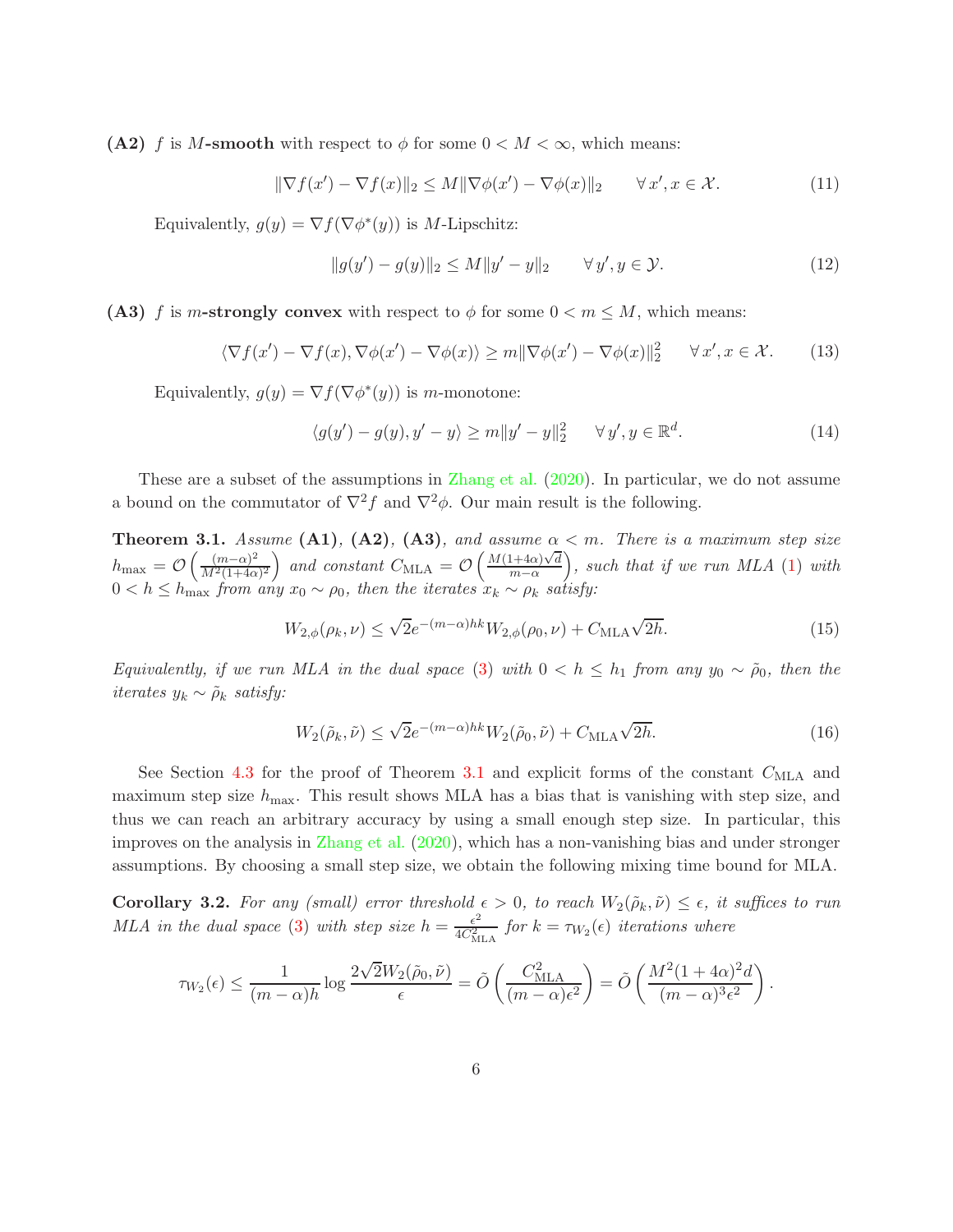#### <span id="page-6-0"></span>3.1 Discussion of result

Theorem [3.1](#page-5-0) shows that MLA has a biased convergence guarantee where the bias scales as  $O(\sqrt{dh})$ where d is dimension and h is step size (assuming  $m, M, \alpha$  are independent of d for now). This leads to a mixing time bound of  $\tilde{O}(d/\epsilon^2)$  for MLA.

Let us compare MLA with ULA (i.e., MLA in the Euclidean case with  $\phi(x) = \frac{1}{2} ||x||^2$ ). Recall for ULA, the mean-square analysis by [Li et al.](#page-14-3) [\(2021](#page-14-3)) yields a biased convergence guarantee where the bias scales as  $O(\sqrt{d}h)$  under an additional 3rd-order regularity condition on f. This leads to a mixing time bound of  $\tilde{O}(\sqrt{d}/\epsilon)$  for ULA. We see the bias of MLA has a worse dependence on h than the bias of ULA. This is because the continuous-time Mirror Langevin Dynamics [\(26\)](#page-9-1) of MLA has a changing covariance, while the usual continuous-time Langevin Dynamics of ULA has a constant covariance; therefore, MLA incurs an additional stochastic error from the Brownian motion part, which is not incurred by ULA. Formally, this is reflected in the orders of error of the two algorithms: We show below that MLA has local weak and strong errors of orders  $p_1 = \frac{3}{2}$  at least and  $p_2 = 1$  (note the local weak order of MLA is actually  $p_1 = 2$ , because it is the Euler-Maruyama discretization of an SDE; the multiplicative noise causes the strong error to lose half an order, but not the weak error (see e.g., [\(Milstein and Tretyakov](#page-14-6), [2013](#page-14-6), page 14)); however, we will see that as long as  $p_1 \geq p_2 + \frac{1}{2}$  $\frac{1}{2}$ , the order of the final sampling error is determined by  $p_2$  but not  $p_1$ , and even though our  $p_1 = \frac{3}{2}$  bound is not tight in order, its constants can be made very explicit and hence helpful to later analysis). On the other hand, it is well known that ULA has local weak and strong error of orders  $p_1 = 2$  and  $p_2 = \frac{3}{2}$  $\frac{3}{2}$  because it is the Euler-Maruyama discretization of an SDE with additive noise (see [Milstein and Tretyakov](#page-14-6) [\(2013](#page-14-6)) for the general theory and [Li et al.](#page-14-3) [\(2021](#page-14-3)) for details of worked out constants). It would be interesting to understand whether we can improve the local errors and the bias of MLA, perhaps using more sophisticated discretization of MLD to improve the stochastic error.

Our result improves on the analysis of [Zhang et al.](#page-14-4) [\(2020](#page-14-4)), who assume stronger assumptions (our assumptions (A1), (A2), (A3), along with two assumptions on the moment of  $\nabla^2 \phi$  and a bound on the commutator of  $\nabla^2 f$  and  $\nabla^2 \phi$ , and prove a biased convergence analysis where the bias scales as  $O(\sqrt{dh} + r_0)$ , where  $r_0 = O(\sqrt{\alpha d})$  does not depend on h. Note in the Euclidean case (when  $\phi(x) = \frac{1}{2} ||x||^2$ ), the modified self-concordance parameter is  $\alpha = 0$ , and thus  $r_0 = 0$ ; but for general  $\phi$ , the asymptotic radius is positive:  $r_0 > 0$ , so the result of [Zhang et al.](#page-14-4) [\(2020](#page-14-4)) does not guarantee convergence to the target. With our mean-square analysis, we have shown that in fact there is no dependence on this radius  $r_0$ , and the bias indeed scales as  $O(\sqrt{dh})$ .

We note our result uses the modified self-concordance property, as also used in [Zhang et al.](#page-14-4) [\(2020](#page-14-4)). In one-dimension  $(d = 1)$ , modified self-concordance is equivalent to the classical selfconcordance property: Both are equivalent to the condition that  $x \mapsto 1/\sqrt{\phi''(x)}$  is a Lipschitz function. However, in higher dimension, they are different. In particular, modified self-concordance is not an affine-invariant property (in contrast to the classical self-concordance), and the parameter  $\alpha$  can be arbitrarily large; see example in Appendix [D.](#page-25-0) This is problematic since our convergence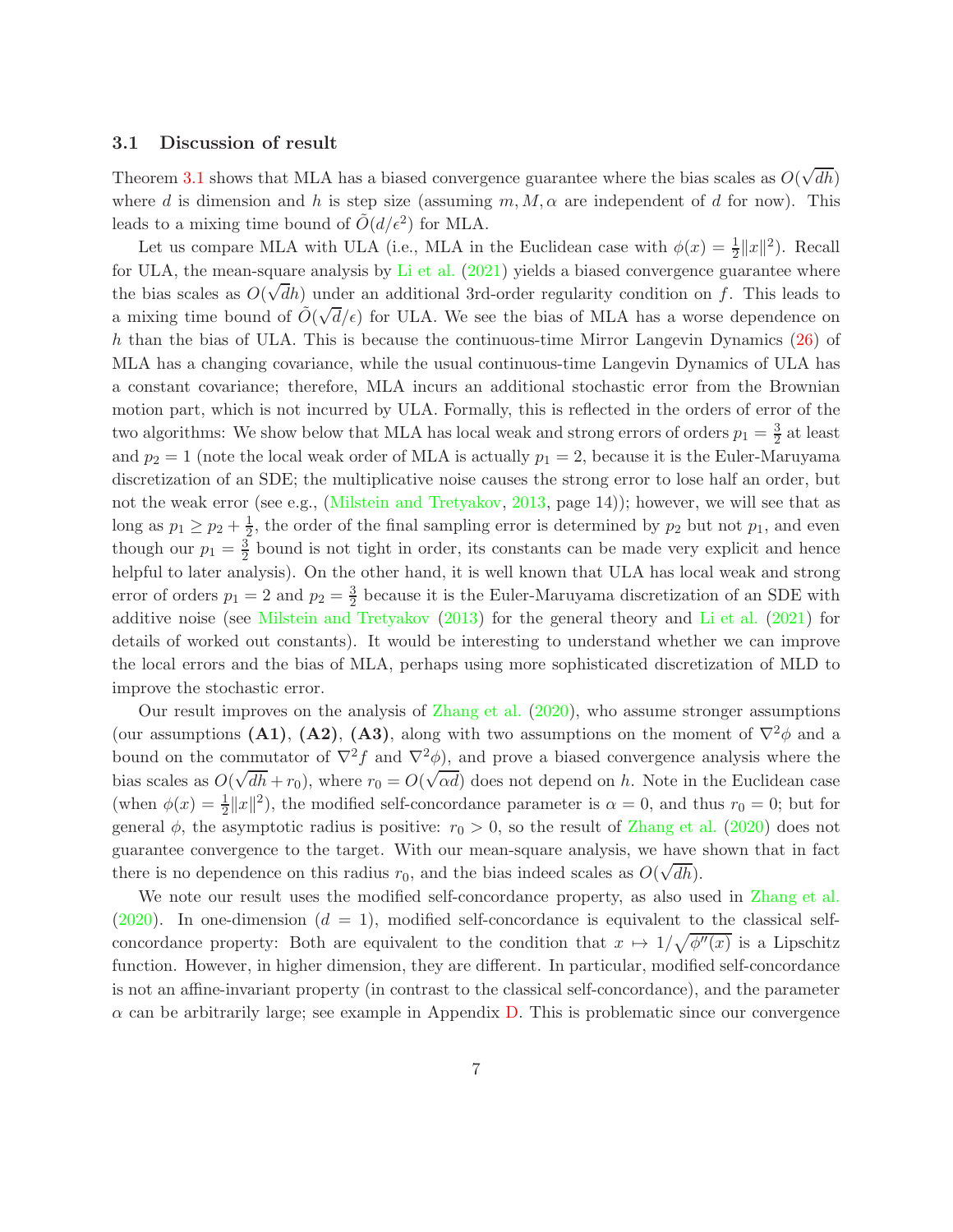bound only holds when  $\alpha$  is less than m (the strong convexity parameter). It would be desirable to have an analysis of MLA with the more natural self-concordance property.

Our result in Theorem [3.1](#page-5-0) shows that to obtain a consistent algorithm (with a vanishing bias) from MLD, it suffices to apply a simple discretization such as MLA. This shows we do not need to use an exact simulator of the Brownian motion with changing covariance, as proposed by [Ahn and Chewi](#page-13-9) [\(2020\)](#page-13-9), which allows a nice analysis under self-concordance property. It would be interesting to bridge the analysis technique to MLA.

The relative smoothness  $(A2)$  and relative strong convexity  $(A3)$  conditions imply that the Hessian of f are bounded by the Hessian of  $\phi$ :

$$
m\nabla^2 \phi(x) \preceq \nabla^2 f(x) \preceq M\nabla^2 \phi(x) \qquad \forall \ x \in \mathcal{X}.
$$

See [\(Zhang et al.](#page-14-4), [2020,](#page-14-4) Appendix B) for more details. Since we assume  $\phi$  is a Legendre function,  $\nabla^2 \phi(x) \to \infty$  as  $x \to \partial \mathcal{X}$ ; then for our result to hold, we need  $\nabla^2 f \to \infty$  as  $x \to \partial \mathcal{X}$ . This restricts the applicability of the result; for example, it does not apply when  $\nu$  is a uniform  $(f = 0)$  or Gaussian distribution (f is quadratic) restricted on a polytope with  $\phi$  being the log-barrier function. It is desirable to have a more general convergence analysis of MLA under weaker conditions on f and φ.

## 4 Proof of main result

The proof of Theorem [3.1](#page-5-0) uses the mean-square analysis framework described in [Li et al.](#page-14-3) [\(2021](#page-14-3)). We review the mean-square analysis framework in Section [4.1.](#page-7-0) We verify the conditions hold for MLA in Section [4.2,](#page-9-2) and apply the mean-square analysis to prove Theorem [3.1](#page-5-0) in Section [4.3.](#page-10-0)

#### <span id="page-7-0"></span>4.1 A review of the mean-square analysis framework

Mean-square analysis was a classical tool for analyzing the integration error of SDEs (e.g., [Milstein and Tretyakov](#page-14-6) [\(2013](#page-14-6))). [Li et al.](#page-14-2) [\(2019](#page-14-2)) extended it to obtain non-asymptotic sampling error bound of an algorithm which is a discretization of a decaying stochastic differential equation (SDE). While [Li et al.](#page-14-2) [\(2019](#page-14-2)) required the local errors to satisfy uniform bounds, [Li et al.](#page-14-3) [\(2021](#page-14-3)) relaxes this requirement and only needs non-uniform bounds. We will establish non-uniform local error bounds for MLA, and thus use the version of mean-square analysis in [Li et al.](#page-14-3) [\(2021\)](#page-14-3). The results will be reviewed in a simplified setting; see [\(Li et al.](#page-14-3), [2021](#page-14-3), Section 3) for details.

**Contractive SDE.** Consider a continuous-time process  $Y_t \in \mathbb{R}^d$  which evolves following the SDE:

<span id="page-7-1"></span>
$$
dY_t = -g(Y_t) dt + \sqrt{2}A(Y_t) dW_t
$$
\n
$$
(17)
$$

for some vector field  $g: \mathbb{R}^d \to \mathbb{R}^d$  and matrix  $A: \mathbb{R}^d \to \mathbb{R}^{d \times d}$ . We assume g and A are Lipschitz continuous. Here  $W_t$  is the standard Brownian motion in  $\mathbb{R}^d$ .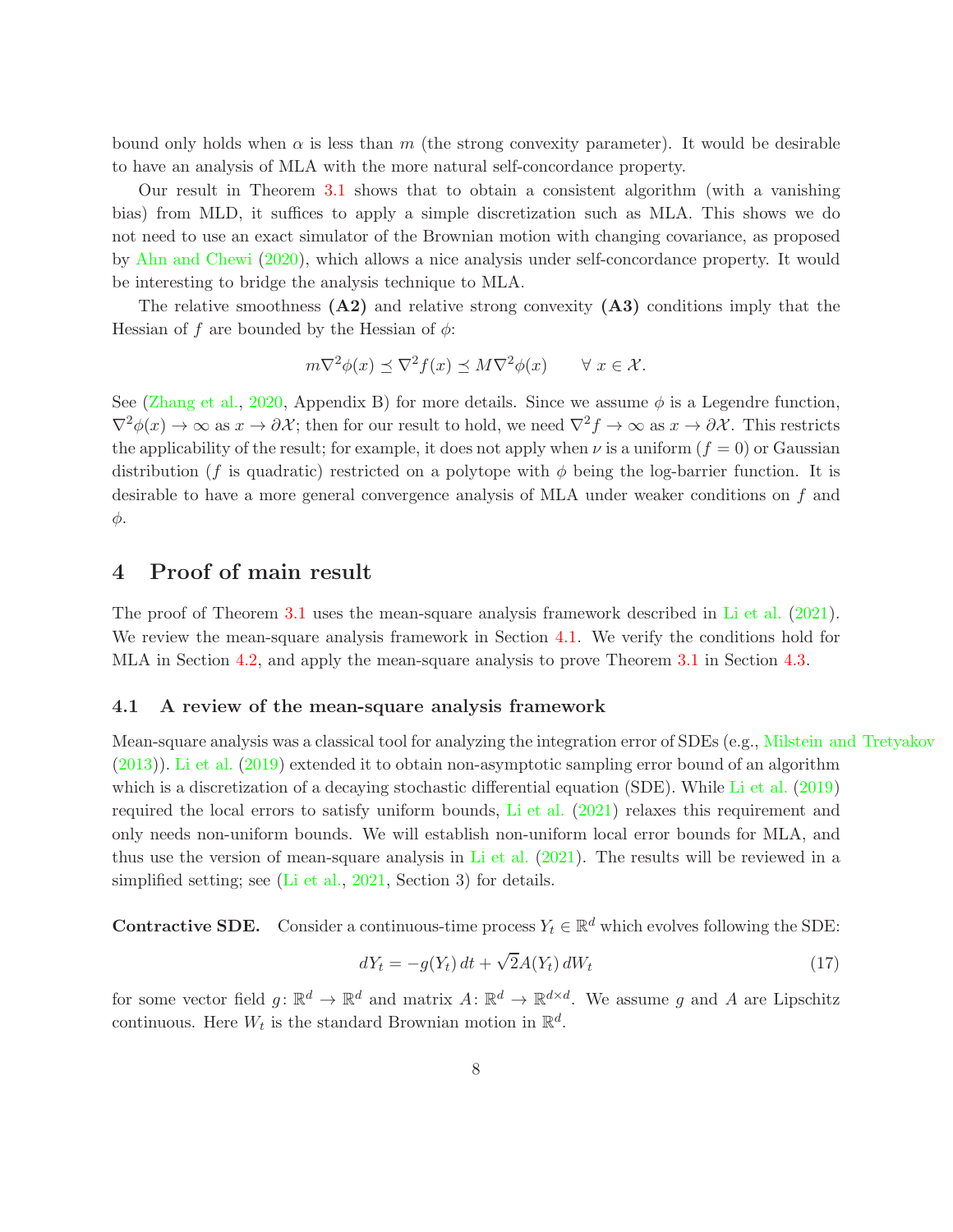We say the SDE [\(17\)](#page-7-1) is **contractive** with rate  $\beta > 0$  if there exists  $t_0 > 0$  such that any two solutions  $Y_t, Y_t'$  with synchronous coupling (i.e. driven by the same Brownian motion) satisfy:

$$
\mathbb{E}[\|Y_t - Y'_t\|^2] \le e^{-2\beta t} \mathbb{E}[\|Y_0 - Y'_0\|^2] \qquad \forall \ t \in (0, t_0). \tag{18}
$$

If the SDE [\(17\)](#page-7-1) is contractive, then it has a stationary distribution  $\tilde{\nu}$ .

**Short-time deviation.** Since g and A are Lipschitz continuous, one can show [\(Milstein and Tretyakov,](#page-14-6) [2013,](#page-14-6) Lemma 1.3) that there exist a maximum time  $t_0 > 0$  and a constant  $C_0 > 0$  such that for any solutions  $Y_t, Y'_t$  with synchronous coupling:

$$
\mathbb{E}[\|(Y'_t - Y'_0) - (Y_t - Y_0)\|_2^2] \le C_0 \mathbb{E}[\|Y'_0 - Y_0\|_2^2]t \qquad \forall \ 0 < t \le t_0.
$$
\n
$$
(19)
$$

Algorithm and local error. Suppose we have an algorithm  $\text{Alg}_h$  depending on a step size  $h > 0$ that simulates the solution  $Y_t$  of the SDE [\(17\)](#page-7-1) at time  $t = h$ .

For any  $Y_0 \in \mathbb{R}^d$ , let  $Y_h$  denote the solution of the SDE [\(17\)](#page-7-1) at time  $t = h$ , and let  $\bar{Y}_1 = \mathsf{Alg}_h(Y_0)$ denote the output of the algorithm from  $Y_0$ . We say that the algorithm has (non-uniform) local weak error of order  $p_1$  if there exist a maximum step size  $h_1 > 0$  and constants  $C_1, D_1 \geq 0$  such that

$$
\|\mathbb{E}[Y_h - \bar{Y}_1]\| \le \left(C_1 + D_1 \sqrt{\mathbb{E}[\|Y_0\|^2}\right) h^{p_1} \qquad \forall \ 0 < h \le h_1. \tag{20}
$$

We say the algorithm has (non-uniform) local strong error of order  $p_2$  if there exist a maximum step size  $h_2 > 0$  and constants  $C_2, D_2 \geq 0$  such that

$$
\mathbb{E}[\|Y_h - \bar{Y}_1\|^2] \le (C_2^2 + D_2^2 \mathbb{E}[\|Y_0\|^2) h^{2p_2} \qquad \forall \ 0 < h \le h_2. \tag{21}
$$

Here  $Y_h$  and  $\bar{Y}_1$  are coupled by sharing the same filtration (i.e. the algorithm  $\mathsf{Alg}_h$  has access to the realization of the Wiener process that generates  $Y_h$ ).

When  $D_1 = D_2 = 0$ , the bounds are termed as *uniform bounds* in [Li et al.](#page-14-2) [\(2019](#page-14-2)).

Bound on global error. With the set-up above, the mean-square analysis framework produces the following bound on the global (long-term) error.

<span id="page-8-0"></span>**Theorem 4.1** ([\(Li et al.](#page-14-3), [2021](#page-14-3), Theorem 3.3, 3.4)). Assume the SDE [\(17\)](#page-7-1) is contractive with rate  $\beta > 0$ . Assume the algorithm  $\text{Alg}_h$  has local weak error of order  $p_1$  and local strong error of order  $p_2 \text{ with } \frac{1}{2} < p_2 \leq p_1 - \frac{1}{2}$  $\frac{1}{2}$ . Let us define a maximum step size  $h_{\text{max}} > 0$  by

$$
h_{\max} = \min\left\{t_0, h_1, h_2, \frac{1}{4\beta}, \left(\frac{\sqrt{\beta}}{4\sqrt{2}D_2}\right)^{\frac{1}{p_2 - \frac{1}{2}}}, \left(\frac{\beta}{8\sqrt{2}(D_1 + C_0 D_2)}\right)^{\frac{1}{p_2 - \frac{1}{2}}}\right\}
$$
(22)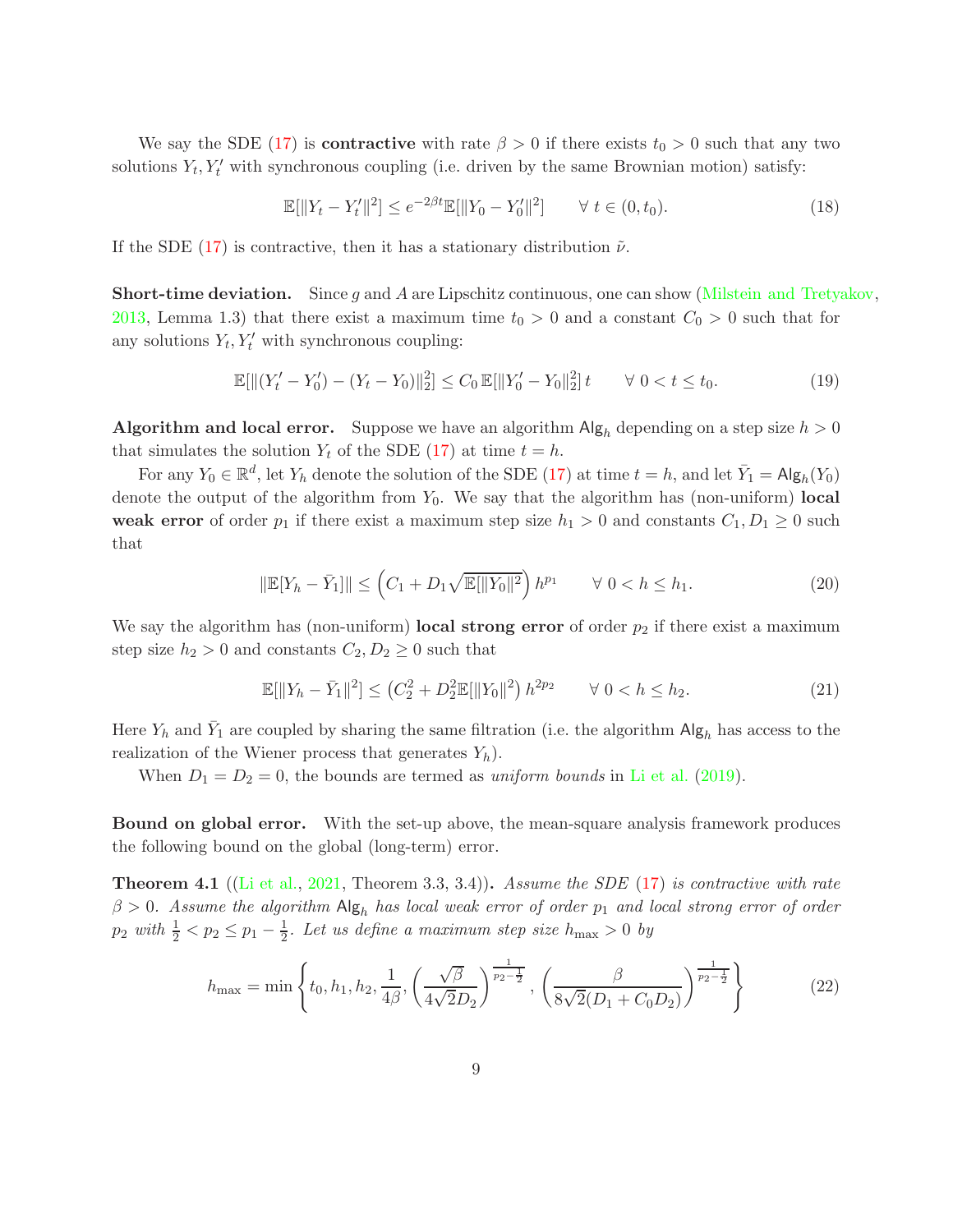and constants  $U = \sqrt{\frac{4\mathbb{E}[\|Y_0\|^2] + 6\mathbb{E}_{\tilde{\nu}}[\|Y\|^2]}$  and  $C > 0$  by

$$
C = \frac{2}{\sqrt{\beta}} \left( \frac{C_1 + C_0 C_2 + \sqrt{2} U (D_1 + C_0 D_2)}{\sqrt{\beta}} + C_2 + \sqrt{2} D_2 U \right).
$$
 (23)

Starting from any  $Y_0 = \overline{Y}_0 \sim \tilde{\rho}_0$ , suppose we run the algorithm  $\text{Alg}_h$  with step size  $0 < h \le h_{\text{max}}$ to produce iterates  $\bar{Y}_k = \mathsf{Alg}_h(\bar{Y}_{k-1}) \sim \tilde{\rho}_k$ . Let  $Y_{hk}$  denote the solution to the SDE [\(17\)](#page-7-1) at time  $t = hk$ . Then  $\bar{Y}_k$  is close to  $Y_{hk}$  at all time:

$$
\sqrt{\mathbb{E}[\|Y_{hk} - \bar{Y}_k\|^2]} \le C h^{p_2 - \frac{1}{2}} \qquad \forall \ k \ge 0.
$$
 (24)

Furthermore, the distribution of  $\bar{Y}_k \sim \tilde{\rho}_k$  has the following biased convergence guarantee:

$$
W_2(\tilde{\rho}_k, \tilde{\nu}) \le \sqrt{2}e^{-\beta kh}W_2(\tilde{\rho}_0, \tilde{\nu}) + \sqrt{2}Ch^{p_2 - \frac{1}{2}} \qquad \forall \ k \ge 0.
$$
 (25)

## <span id="page-9-2"></span>4.2 Application to MLA

For our sampling problem, we wish to apply the mean-square analysis framework to the Mirror Langevin Algorithm in the dual space [\(3\)](#page-3-1). The continuous-time SDE [\(17\)](#page-7-1) of MLA is the Mirror Langevin Dynamics, which we review in the next section. We establish the local error orders of MLA in the following section.

### <span id="page-9-0"></span>4.2.1 Mirror Langevin Dynamics

Consider the Mirror Langevin Dynamics (MLD), which is a stochastic process  $Y_t \in \mathbb{R}^d$  following the SDE:

<span id="page-9-1"></span>
$$
dY_t = -g(Y_t)dt + \sqrt{2}A(Y_t)dW_t
$$
\n(26)

where as defined in [\(4\)](#page-4-0) and [\(5\)](#page-4-1),  $g(y) = \nabla f(\nabla \phi^*(y))$  and  $A(y) = \sqrt{\nabla^2 \phi^*(y)^{-1}}$ . The stationary distribution of MLD [\(26\)](#page-9-1) is the target distribution in the dual space:  $\tilde{\nu} = (\nabla \phi)_{\#} \nu$ .

By assumptions  $(A1)$  and  $(A2)$ , g and A are Lipschitz continuous. Let us establish the contractivity and deviation bound on MLD. The proofs are provided in Appendix [B.](#page-18-0)

<span id="page-9-3"></span>**Lemma 4.2.** Assume (A1) and (A2) with  $\alpha < m$ . Then MLD [\(26\)](#page-9-1) is contractive with rate  $\beta = m - \alpha$ .

<span id="page-9-4"></span>**Lemma 4.3.** Assume  $(A1)$ ,  $(A2)$ , and  $(A3)$  with  $\alpha < m$ . Then any two solutions  $Y_t, Y_t'$  of MLD [\(26\)](#page-9-1) with synchronous coupling satisfy

$$
\mathbb{E}[\|(Y'_t - Y'_0) - (Y_t - Y_0)\|^2] \le 4M \mathbb{E}[\|Y'_0 - Y_0\|^2]t \qquad \forall \ t \ge 0.
$$
 (27)

We also need the following bound on MLD. Let  $x^* = \arg \min_{x \in \mathcal{X}} f(x)$  and  $y^* = \nabla \phi(x^*) \in \mathbb{R}^d$ .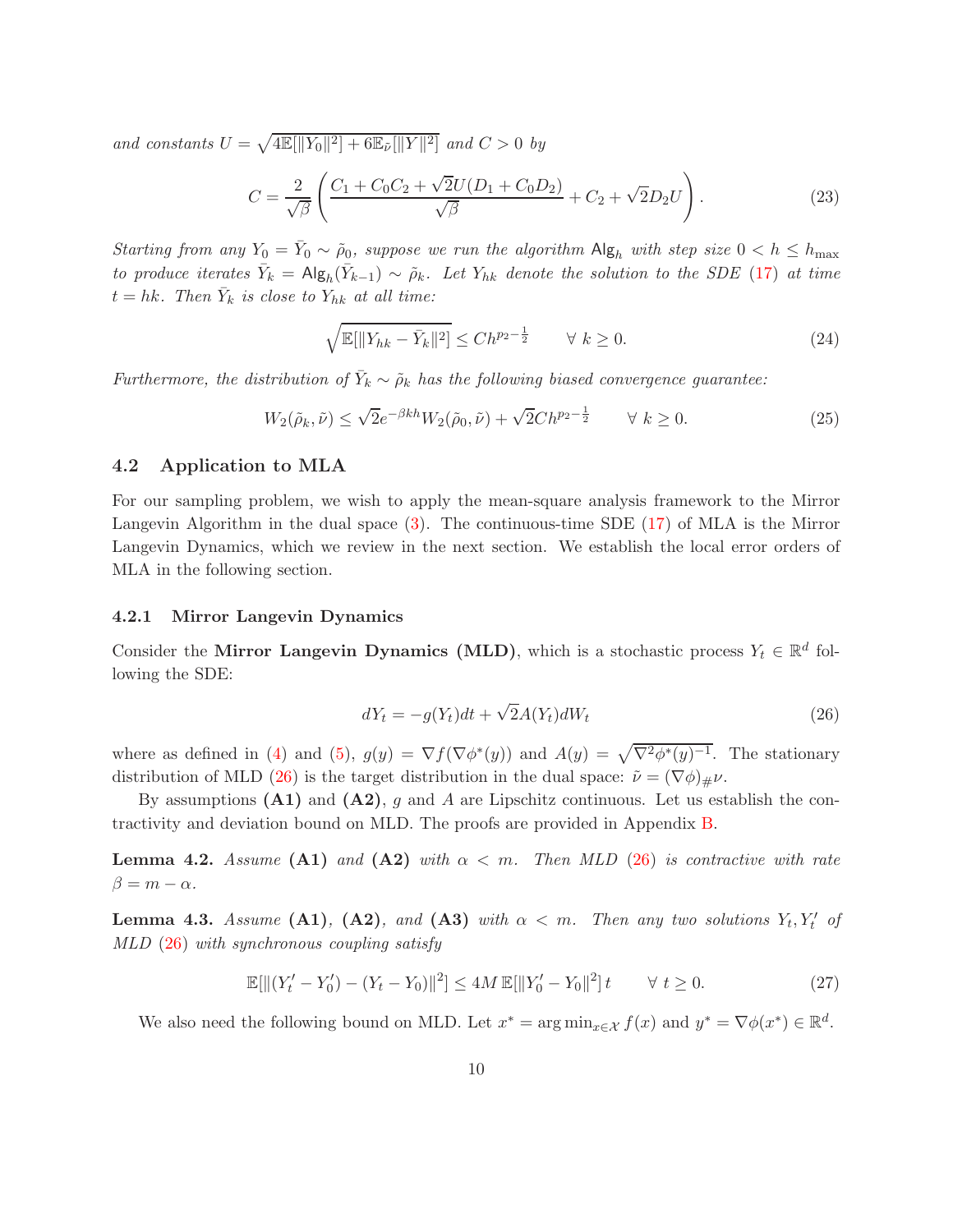<span id="page-10-3"></span>**Lemma 4.4.** Assume (A1), (A2), and (A3). Along MLD [\(26\)](#page-9-1), for  $0 < t \le \frac{1}{M^2+4\alpha}$ ,

$$
\mathbb{E}[\|Y_t - Y_0\|^2] \le \gamma t \tag{28}
$$

where  $\gamma = 8(1 + 4\alpha)\mathbb{E}[\|Y_0\|^2] + 8(1 + 4\alpha)\|y^*\|^2 + 16\|A(y^*)\|_{\text{HS}}^2 + \frac{4}{M^2}\|g(y^*)\|^2.$ 

**Remark 1.** In Lemma [4.2](#page-9-3) we show MLD is contracting if  $\alpha < m$ . In general, a bound on  $\alpha$  (the Lipschitz constant of the covariance) is necessary for an SDE with multiplicative noise to contract; see the example of the geometric Brownian motion in Appendix  $C$ .

#### 4.2.2 Local Errors of the Mirror Langevin Algorithm

Let us now consider the algorithm  $\mathsf{Alg}_h$  to be the Mirror Langevin Algorithm in the dual space [\(3\)](#page-3-1). We can show MLA has the following local errors. The proofs are provided in Appendix [B.](#page-18-0)

<span id="page-10-1"></span>**Lemma 4.5.** Assume  $(A1)$ ,  $(A2)$ , and  $(A3)$ . Then MLA  $(3)$  has local weak error at least of order  $p_1 = \frac{3}{2}$  $\frac{3}{2}$ , with maximum step size  $h_1 = \frac{1}{M^2+4\alpha}$  and constants

$$
C_1 = 3M\sqrt{1+4\alpha} \left( ||y^*|| + ||A(y^*)||_{\text{HS}} + \frac{1}{M} ||g(y^*)|| \right)
$$
  

$$
D_1 = 2M\sqrt{1+4\alpha}.
$$

<span id="page-10-2"></span>**Lemma 4.6.** Assume  $(A1)$ ,  $(A2)$ , and  $(A3)$ . Then MLA  $(3)$  has local strong error at least of order  $p_2 = 1$ , with maximum step size  $h_2 = \frac{1}{M^2+4\alpha}$  and constants

$$
C_2 = 7(1 + 4\alpha) \left( ||y^*|| + ||A(y^*)||_{\text{HS}} + \frac{1}{M} ||g(y^*)|| \right)
$$
  

$$
D_2 = 5(1 + 4\alpha).
$$

#### <span id="page-10-0"></span>4.3 Proof of Theorem [3.1:](#page-5-0) Convergence Rate of MLA

*Proof of Theorem [3.1.](#page-5-0)* Assume (A1), (A2), and (A3) with  $\alpha < m$ . We have verified that MLA satisfies the conditions in the mean-square analysis framework: In Lemma [4.2](#page-9-3) we show MLD is contractive with rate  $\beta = m - \alpha$ . We derive the deviation bound in Lemma [4.3](#page-9-4) with  $C_0 = 4M$ . In Lemmas [4.5](#page-10-1) and [4.6](#page-10-2) we show MLA has local weak error of order  $p_1 = \frac{3}{2}$  $\frac{3}{2}$  and local strong error of order  $p_2 = 1$ , and indeed  $p_2 \leq p_1 - \frac{1}{2}$  $\frac{1}{2}$ .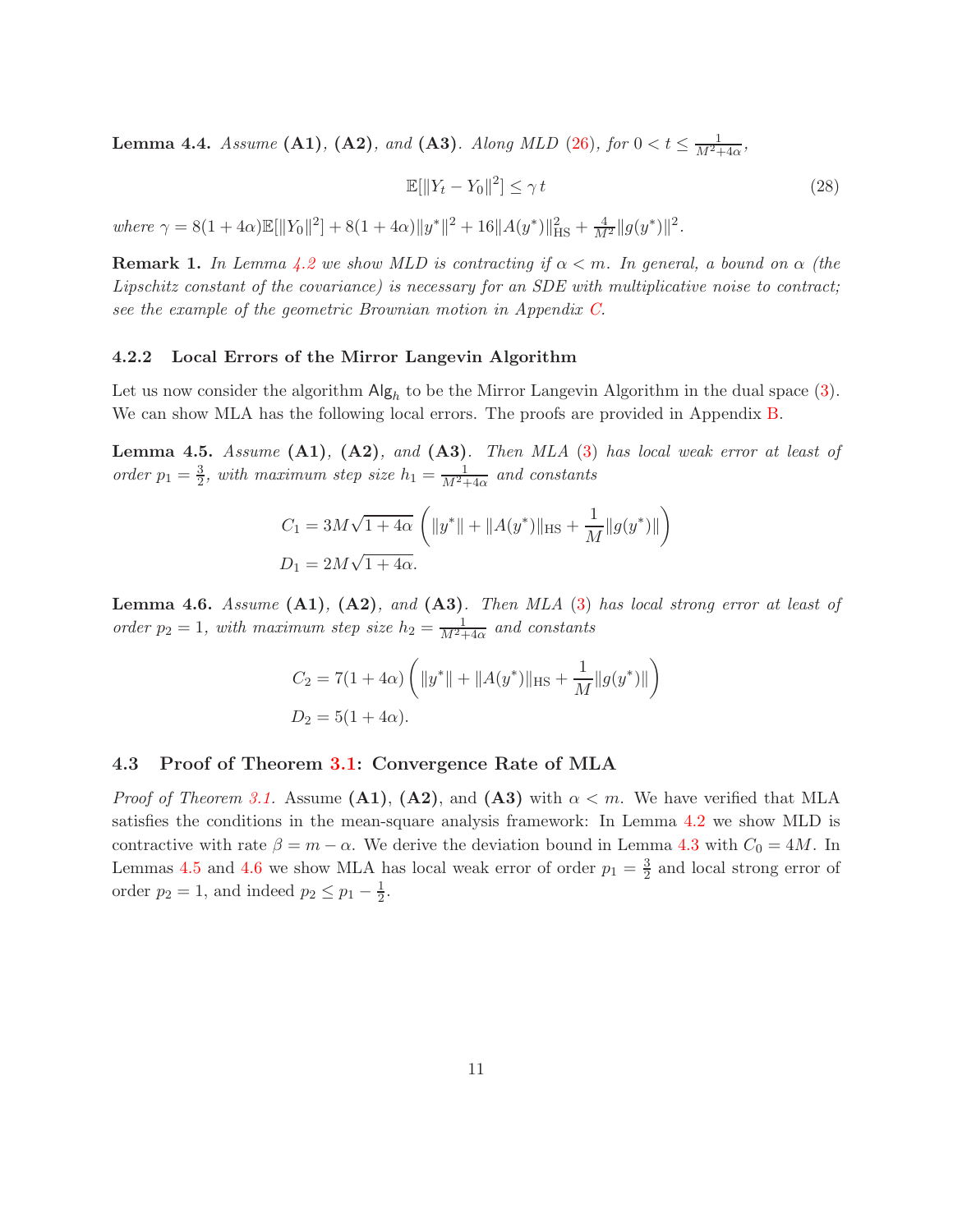Then by Theorem [4.1,](#page-8-0) we can compute the maximum step size:

$$
h_{\max} = \min\left\{\frac{1}{M^2 + 4\alpha}, \frac{1}{4\beta}, \left(\frac{\sqrt{\beta}}{4\sqrt{2}D_2}\right)^{\frac{1}{p_2 - \frac{1}{2}}}, \left(\frac{\beta}{8\sqrt{2}(D_1 + C_0D_2)}\right)^{\frac{1}{p_2 - \frac{1}{2}}}\right\}
$$
  
= 
$$
\min\left\{\frac{1}{M^2 + 4\alpha}, \frac{1}{4(m - \alpha)}, \frac{m - \alpha}{800(1 + 4\alpha)^2}, \frac{(m - \alpha)^2}{128\left(2M\sqrt{(1 + 4\alpha)} + 20M(1 + 8\alpha)\right)^2}\right\}
$$
  
= 
$$
\mathcal{O}\left(\frac{(m - \alpha)^2}{M^2(1 + 4\alpha)^2}\right).
$$

Recall  $\tilde{\nu} = (\nabla \phi)_{\#} \nu$  is the target distribution of MLD [\(26\)](#page-9-1). We can compute the constant

$$
U = \sqrt{4\mathbb{E}[\|Y_0\|_2^2] + 6\mathbb{E}_{\tilde{\nu}}[\|Y\|_2^2]} = O(\sqrt{d}).
$$

Note that  $||A(y^*)||_{\text{HS}} = \sqrt{\text{Tr}(A(y^*)A(y^*)^{\top})} = \sqrt{\text{Tr}(\nabla^2 \phi^*(y^*)^{-1})} = \sqrt{\text{Tr}(\nabla^2 \phi(x^*))} = O(\sqrt{d}).$  Let us define  $V := ||y^*|| + ||A(y^*)||_{\text{HS}} + \frac{1}{M}||g(y^*)|| = O(\sqrt{d})$ . Then the resulting constant is

$$
C_{\text{MLA}} = \frac{2}{\beta} \left( C_1 + C_0 C_2 + \sqrt{2} U (D_1 + C_0 D_2) \right) + \frac{2}{\sqrt{\beta}} \left( C_2 + \sqrt{2} D_2 U \right)
$$
  
= 
$$
\frac{2}{m - \alpha} \left( 3M \sqrt{(1 + 4\alpha)} V + 28M (1 + 4\alpha) V + \sqrt{2} U \left( 2M \sqrt{(1 + 4\alpha)} + 20M (1 + 4\alpha) \right) \right)
$$
  
+ 
$$
\frac{2}{\sqrt{m - \alpha}} \left( 7(1 + 4\alpha) V + 5\sqrt{2} (1 + 4\alpha) U \right)
$$
  
= 
$$
\mathcal{O} \left( \frac{M (1 + 4\alpha) \sqrt{d}}{m - \alpha} \right).
$$

The conclusion of Theorem [3.1](#page-5-0) follows from Theorem [4.1.](#page-8-0)

### $\Box$

## 5 Discussion

Our result leaves open many questions, including the following. It would be interesting to consider a more sophisticated discretization of MLD such that the mean-square analysis framework will show improved local errors and smaller bias.

It would be interesting to have a better analysis of MLA under more natural conditions on  $\phi$ , such as self-concordance (rather than modified self-concordance), and under relaxed requirements on f and  $\phi$  (e.g. that allows us to sample from a uniform or Gaussian distribution on a polytope). It would be desirable to have a convergence analysis of MLA in the Wasserstein distance generated by the Hessian metric  $\nabla^2 \phi$  rather than the Euclidean metric, or in other measures such as KL or  $\chi^2$ -divergence.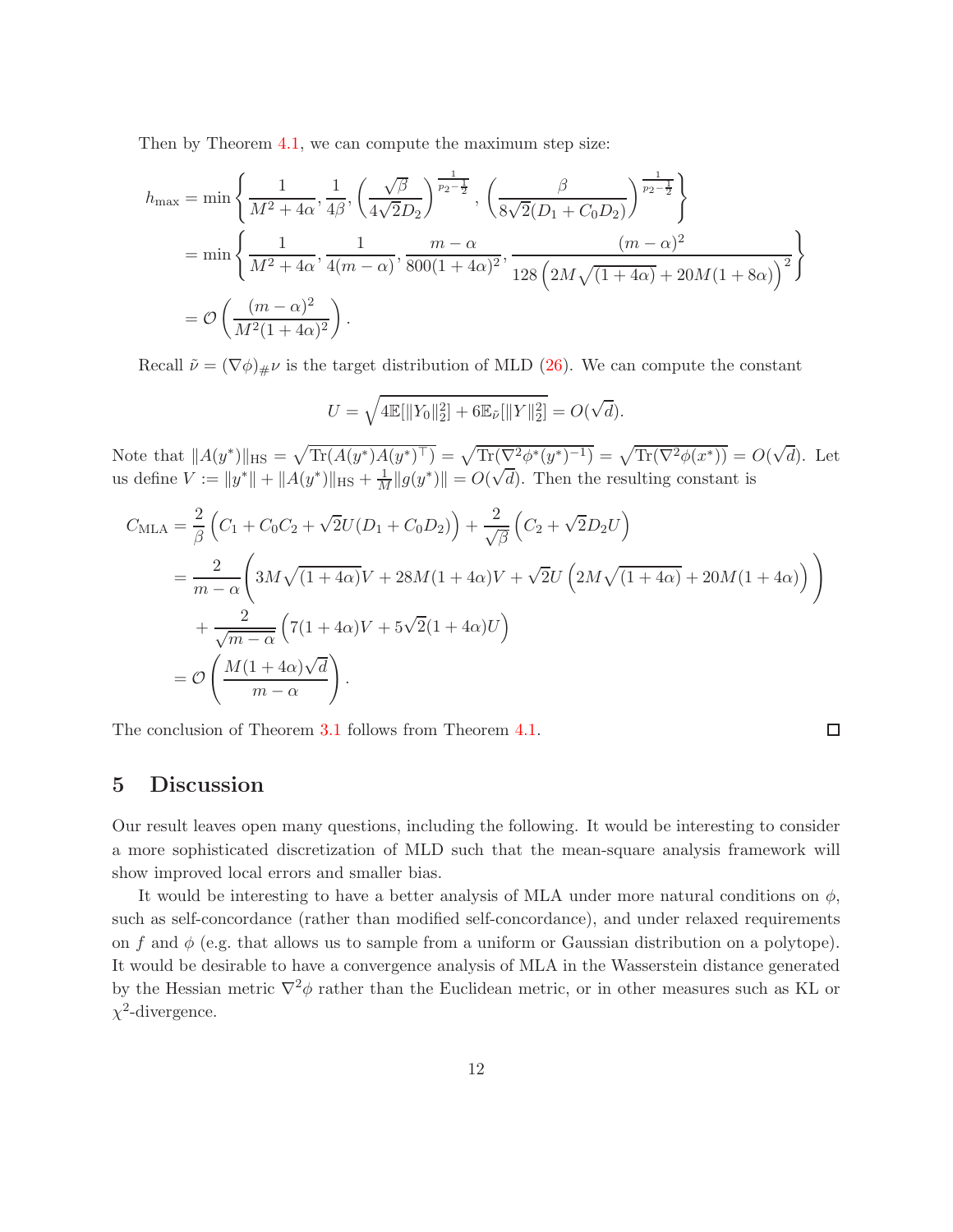It would be interesting to understand whether we can discretize the Newton Langevin Dynamics (which is the case when  $\phi = f$  as described in Appendix [A.4](#page-18-1) and which is affine-invariant in continuous time) and obtain a discrete-time algorithm with a convergence guarantee which is also affine-invariant.

It would also be interesting to understand whether we can derive a more general discrete-time analysis framework that works under a relaxed condition, e.g. without requiring contraction in continuous time, but only exponential convergence in function value (which is known for ULA under the log-Sobolev inequality, see for example [Vempala and Wibisono](#page-14-1) [\(2019](#page-14-1))).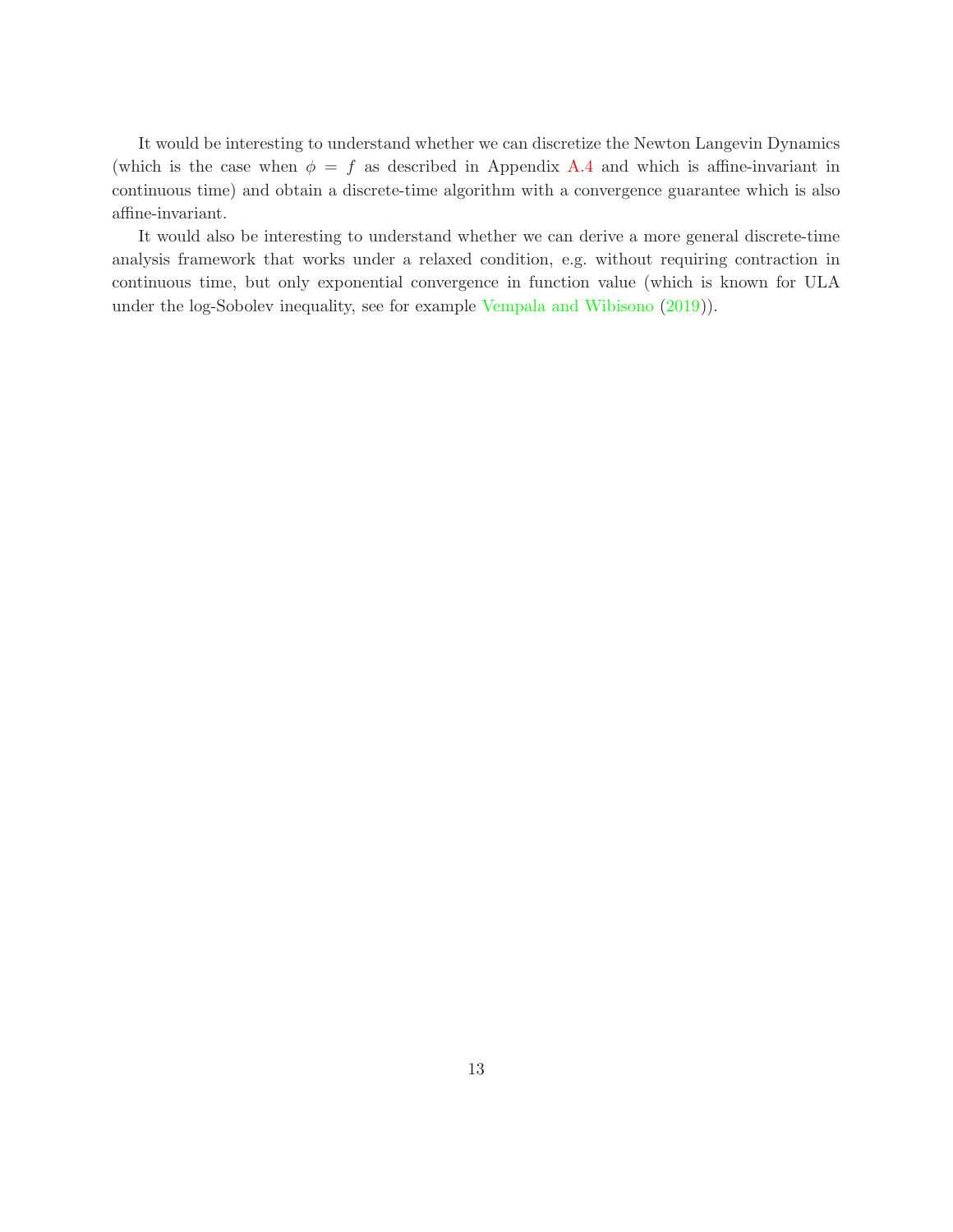## References

- <span id="page-13-9"></span>Kwangjun Ahn and Sinho Chewi. Efficient constrained sampling via the mirror-Langevin algorithm. arXiv preprint arXiv:2010.16212, 2020.
- <span id="page-13-10"></span>Herm Jan Brascamp and Elliott H Lieb. On extensions of the Brunn-Minkowski and Prékopa-Leindler theorems, including inequalities for log concave functions, and with an application to the diffusion equation. Journal of Functional Analysis, 22(4):366–389, 1976. ISSN 0022-1236.
- <span id="page-13-8"></span>Sinho Chewi, Thibaut Le Gouic, Chen Lu, Tyler Maunu, Philippe Rigollet, and Austin Stromme. Exponential ergodicity of mirror-Langevin diffusions. In Advances in Neural Information Processing Systems, volume 33, pages 19573–19585. Curran Associates, Inc., 2020.
- <span id="page-13-1"></span>Arnak Dalalyan. Further and stronger analogy between sampling and optimization: Langevin Monte Carlo and gradient descent. In Proceedings of the 2017 Conference on Learning Theory, volume 65 of Proceedings of Machine Learning Research, pages 678–689. PMLR, 07–10 Jul 2017. URL <http://proceedings.mlr.press/v65/dalalyan17a.html>.
- <span id="page-13-4"></span>Arnak S Dalalyan and Avetik Karagulyan. User-friendly guarantees for the Langevin Monte Carlo with inaccurate gradient. Stochastic Processes and their Applications, 2019.
- <span id="page-13-2"></span>Alain Durmus and Eric Moulines. Nonasymptotic convergence analysis for the unadjusted Langevin algorithm. Annals of Applied Probability, 27(3):1551–1587, 2017.
- <span id="page-13-3"></span>Alain Durmus and Eric Moulines. High-dimensional bayesian inference via the unadjusted Langevin algorithm. Bernoulli, 25(4A):2854–2882, 2019.
- <span id="page-13-11"></span>Max Fathi. Quelques applications du transport optimal en analyse et en probabilités. Habilitation `a diriger des recherches, Universit´e Paul Sabatier (Toulouse 3), April 2019.
- <span id="page-13-7"></span>Ya-Ping Hsieh, Ali Kavis, Paul Rolland, and Volkan Cevher. Mirrored Langevin Dynamics. In Advances in Neural Information Processing Systems 31: NeurIPS 2018, Montréal, Canada, pages 2883–2892, 2018.
- <span id="page-13-0"></span>Richard Jordan, David Kinderlehrer, and Felix Otto. The variational formulation of the Fokker– Planck equation. SIAM Journal on Mathematical Analysis, 29(1):1–17, January 1998.
- <span id="page-13-5"></span>Ravindran Kannan and Hariharan Narayanan. Random walks on polytopes and an affine interior point method for linear programming. Mathematics of Operations Research, 37(1):1–20, 2012. ISSN 0364765X, 15265471.
- <span id="page-13-6"></span>Aditi Laddha, Yin Tat Lee, and Santosh Vempala. Strong self-concordance and sampling. In Proceedings of the 52nd Annual ACM SIGACT Symposium on Theory of Computing, pages 1212–1222, 2020.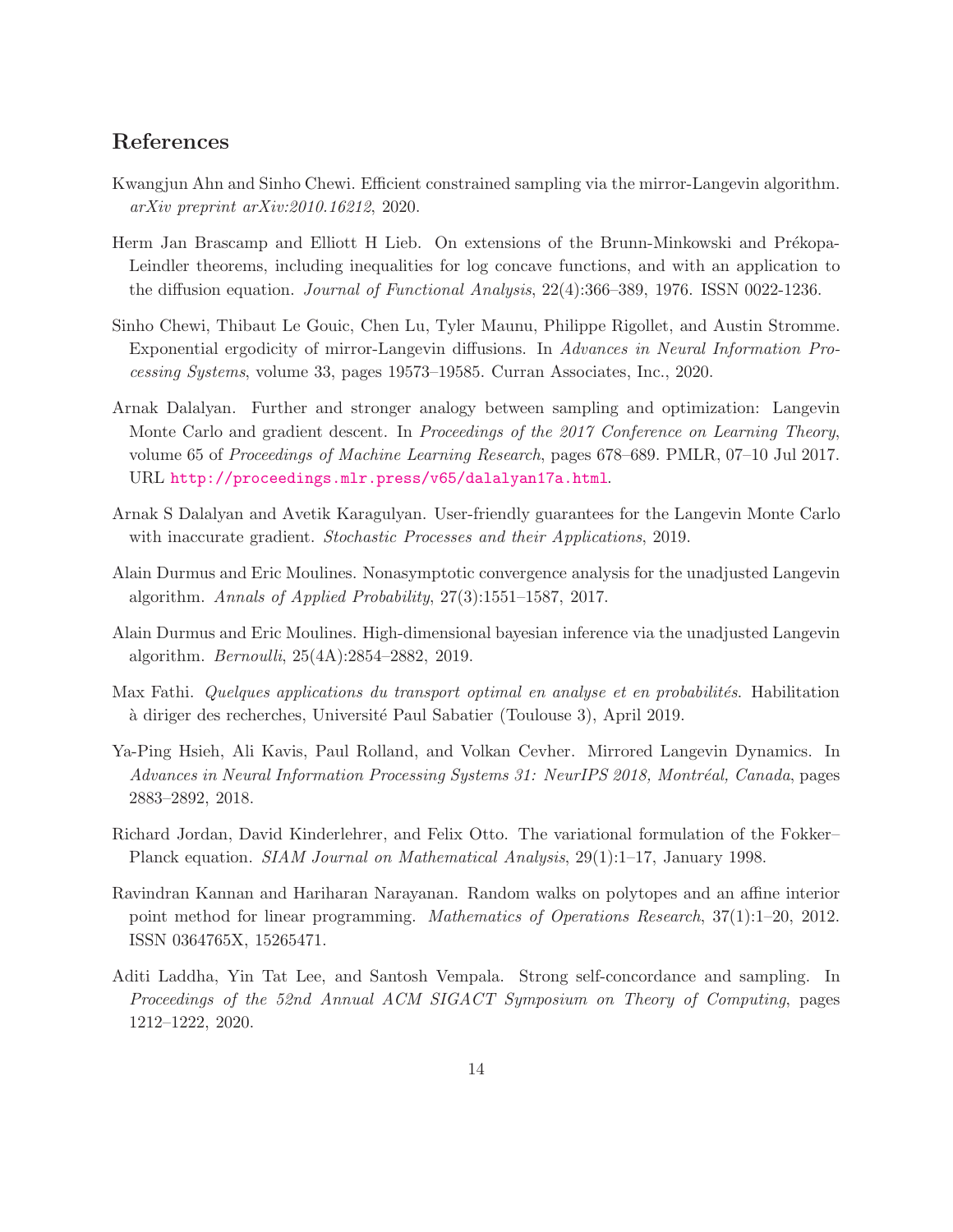- <span id="page-14-3"></span>Ruilin Li, Hongyuan Zha, and Molei Tao. Sqrt $(d)$  dimension dependence of Langevin Monte Carlo. arXiv preprint arXiv:2109.03839, 2021.
- <span id="page-14-2"></span>Xuechen Li, Yi Wu, Lester Mackey, and Murat A Erdogdu. Stochastic Runge-Kutta accelerates Langevin Monte Carlo and beyond. In Advances in Neural Information Processing Systems, volume 32. Curran Associates, Inc., 2019.
- <span id="page-14-6"></span>Grigori Noah Milstein and Michael V Tretyakov. Stochastic numerics for mathematical physics. Springer Science & Business Media, 2013.
- <span id="page-14-5"></span>R. Tyrrell Rockafellar. Convex Analysis. Princeton Landmarks in Mathematics and Physics. Princeton University Press, 1970. ISBN 978-1-4008-7317-3.
- <span id="page-14-1"></span>Santosh Vempala and Andre Wibisono. Rapid convergence of the Unadjusted Langevin Algorithm: Isoperimetry suffices. In Advances in Neural Information Processing Systems, volume 32. Curran Associates, Inc., 2019.
- <span id="page-14-0"></span>Andre Wibisono. Sampling as optimization in the space of measures: The Langevin dynamics as a composite optimization problem. In Conference On Learning Theory, COLT 2018, Stockholm, Sweden, 6-9 July 2018, pages 2093–3027, 2018. URL <http://proceedings.mlr.press/v75/wibisono18a.html>.
- <span id="page-14-4"></span>Kelvin Shuangjian Zhang, Gabriel Peyré, Jalal Fadili, and Marcelo Pereyra. Wasserstein control of Mirror Langevin Monte Carlo. In Conference on Learning Theory, COLT 2020, 9-12 July 2020, Virtual Event [Graz, Austria], volume 125 of Proceedings of Machine Learning Research, pages 3814–3841. PMLR, 2020. URL <http://proceedings.mlr.press/v125/zhang20a.html>.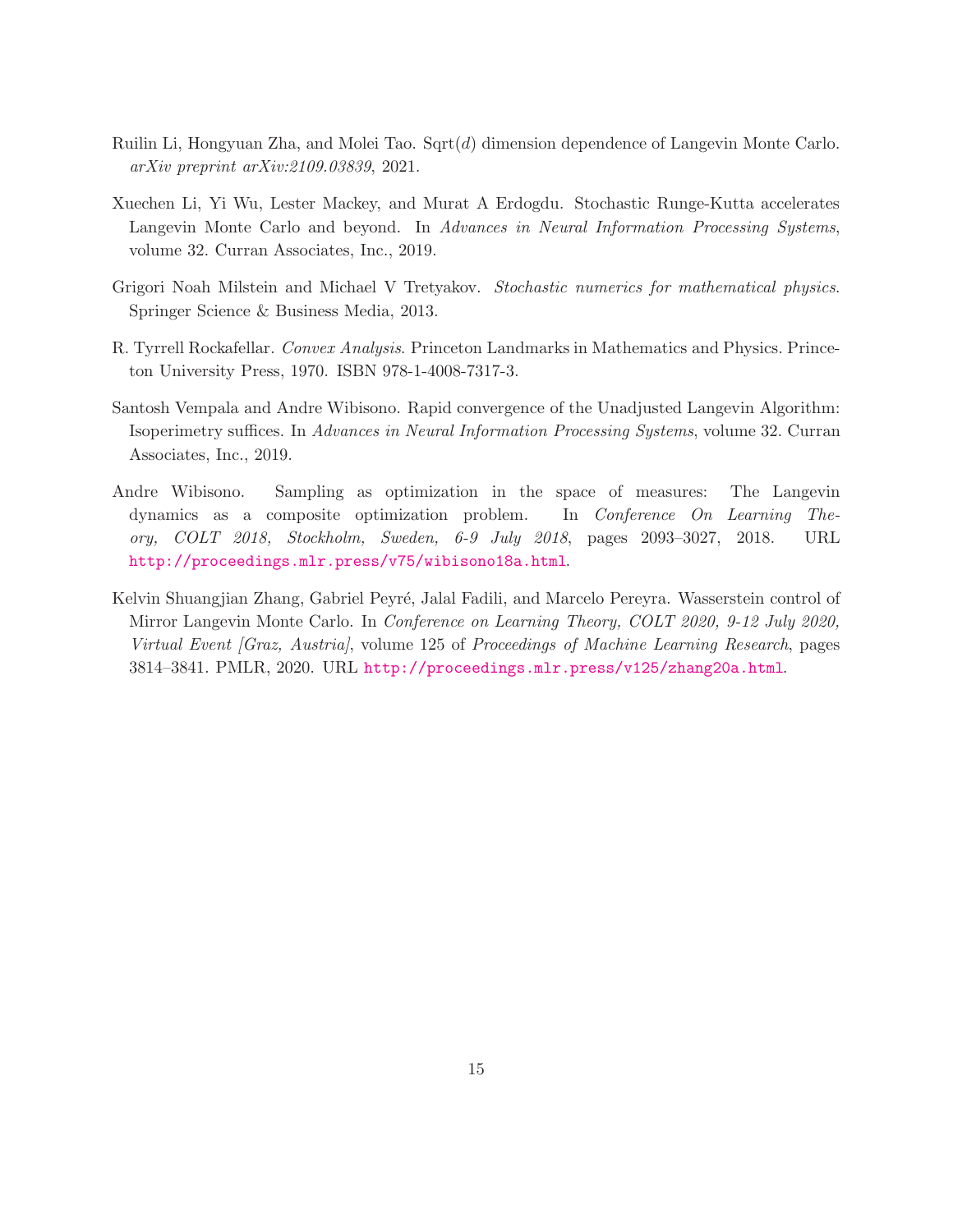## <span id="page-15-0"></span>A Riemannian and Mirror Langevin Dynamics in Continuous Time

Consider the problem of sampling from  $\nu \propto e^{-f}$  on  $\mathcal{X} \subseteq \mathbb{R}^d$  as described in Section [2.](#page-2-1)

Suppose we endow  $\mathcal X$  with a Riemannian metric  $g$ , which we write as a positive definite matrix:  $g(x) \geq 0$  for all  $x \in \mathcal{X}$ . This means at each point  $x \in \mathcal{X}$  we measure local norm using the metric  $g(x)$ :

$$
\langle u, v \rangle_x := u^\top \mathsf{g}(x) v
$$

for all  $u, v$  in the tangent space. We assume  $x \mapsto g(x)$  is differentiable. Let  $M(x) = g(x)^{-1}$  be the inverse matrix, and let  $\sqrt{M(x)}$  be a square-root of  $M(x)$ . Let  $\nabla \cdot M(x) \in \mathbb{R}^d$  be the *divergence* of  $M$ , which is a vector-valued function whose entries are the divergences of the columns of  $M$ . We assume  $g(x) \to \infty$  (equivalently,  $M(x) \to 0$ ) as x approaches the boundary of X.

### A.1 Review for optimization

Recall in optimization, the Riemannian gradient flow (RGF) (or natural gradient flow) for minimizing f using the metric  $g$  is the solution  $X_t$  to the differential equation:

$$
\dot{X}_t = \frac{d}{dt} X_t = -M(X_t) \nabla f(X_t).
$$

Here we use the inverse metric  $M(x) = g(x)^{-1}$  to turn the  $\ell_2$ -gradient  $\nabla f(x) = \left(\frac{\partial f(x)}{\partial x_1}, \ldots, \frac{\partial f(x)}{\partial x_d}\right)$  $\frac{\partial f(x)}{\partial x_d}$ into a gradient tangent vector grad  $f(x) = M(x)\nabla f(x)$  under the Riemannian metric  $g(x)$ . RGF has nice properties when the objective function  $f$  satisfies some properties. For example, if  $f$  is *geodesically strongly convex* (which means  $f$  is strongly convex along geodesics generated by the Riemannian metric g), then RGF is exponentially contracting. Moreover, if f is gradient dominated with respect to g, then the function value  $f(X_t)$  converges exponentially fast along RGF.

Consider when the metric  $g(x)$  is given by the Hessian of a convex Legendre function  $\phi$ :  $g(x)$  =  $\nabla^2 \phi(x) \succ 0$ . Then the RGF becomes:

$$
\dot{X}_t = -\nabla^2 \phi(X_t)^{-1} \nabla f(X_t).
$$

In terms of the dual variable  $Y_t = \nabla \phi(X_t)$ , this becomes the **mirror flow**:

$$
\dot{Y}_t = -\nabla f(X_t) = -\nabla f(\nabla \phi^*(Y_t)).
$$

Recall by the mirror map  $\nabla \phi$ , the metric  $\nabla^2 \phi$  on X becomes the Hessian metric  $\nabla^2 \phi^*$  on  $\mathcal{Y} =$  $\nabla \phi(X) = \mathbb{R}^d$ . The mirror flow is also the Riemannian gradient flow for minimizing the pushforward function  $\tilde{f}(y) = f(\nabla \phi^*(y))$  under the Hessian metric  $\nabla^2 \phi^*(y)$  (because grad  $\tilde{f}(y) =$  $\nabla^2 \phi^*(y)^{-1} \nabla \tilde{f}(y) = \nabla f(\nabla \phi^*(y))$ . Discretizing the mirror flow gives the *mirror descent* algorithm in optimization.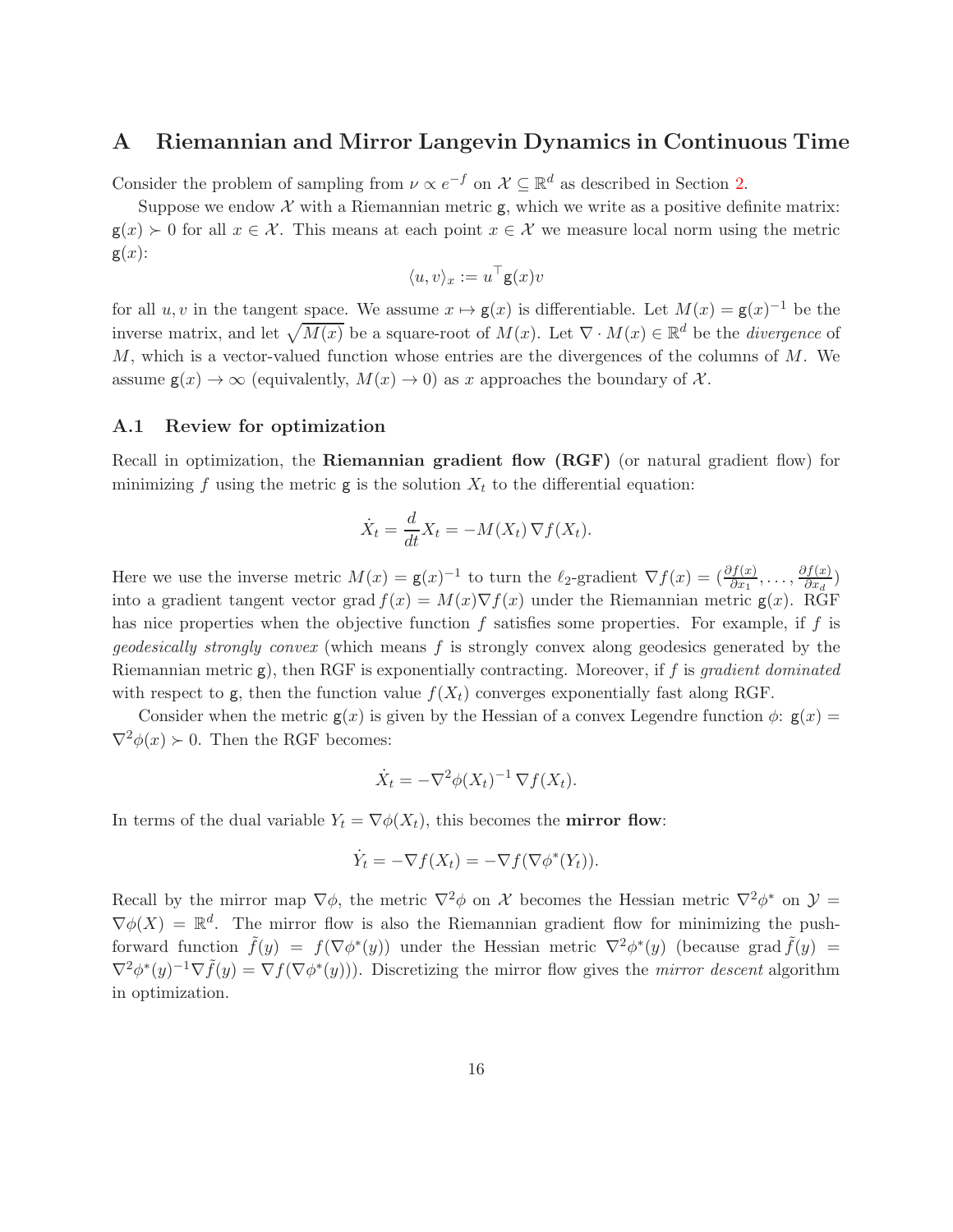#### A.2 Riemannian Langevin Dynamics

The Riemannian Langevin Dynamics (RLD) for sampling from  $\nu \propto e^{-f}$  on  $\mathcal X$  using the metric  $g(x)$  is the solution  $X_t$  to the stochastic differential equation:

$$
dX_t = (\nabla \cdot M(X_t) - M(X_t) \nabla f(X_t)) dt + \sqrt{2} \sqrt{M(X_t)} dW_t.
$$
\n(29)

Here  $W_t$  is the standard Brownian motion in  $\mathbb{R}^d$ . Since  $M(x) \to 0$  as  $x \to \partial \mathcal{X}$ , the process does not leave X: If  $X_0 \in \mathcal{X}$ , then  $X_t \in \mathcal{X}$  for all  $t > 0$ .

The additional drift term  $\nabla \cdot M(X_t)$  accounts for the covariance  $M(X_t)$  in the Brownian motion. The stationary distribution for RLD is  $\nu(x) \propto e^{-f(x)}$  (the density is with respect to the Lebesgue measure dx on  $\mathbb{R}^d$ ). This can be seen, for example, from the following Fokker-Planck equation.

If  $X_t \in \mathcal{X}$  follows RLD [\(29\)](#page-16-0), then its density  $\rho_t \colon \mathcal{X} \to \mathbb{R}$  evolves following the partial differential equation (PDE):

<span id="page-16-1"></span><span id="page-16-0"></span>
$$
\frac{\partial \rho_t}{\partial t} = \nabla \cdot \left( \rho_t M \nabla \log \frac{\rho_t}{\nu} \right). \tag{30}
$$

Clearly if  $\rho_t = \nu$  then the dynamics is stationary. Furthermore, the PDE above can be interpreted as the gradient flow for minimizing relative entropy with respect to the Wasserstein metric on the metric space  $(\mathcal{X}, g)$ .

From the Fokker-Planck equation [\(30\)](#page-16-1), we can derive how fast the dynamics RLD approaches the target distribution  $\nu$  in various measures.

For example, recall the  $\chi^2$ -divergence of a probability distribution  $\rho$  with respect to  $\nu$  is

$$
\chi_{\nu}^{2}(\rho) = \text{Var}_{\nu}\left(\frac{\rho}{\nu}\right) = \int_{\mathcal{X}} \nu(x) \left(\frac{\rho(x)}{\nu(x)} - 1\right)^{2} dx = \int_{\mathcal{X}} \frac{\rho(x)^{2}}{\nu(x)} dx - 1.
$$

Then a standard calculation reveals that the  $\chi^2$ -divergence is decreasing along RLD [\(30\)](#page-16-1):

$$
\frac{d}{dt}\chi_{\nu}^{2}(\rho_{t}) = -2G_{\nu}(\rho_{t})
$$

where

$$
G_{\nu}(\rho) = \mathbb{E}_{\nu} \left[ \left\| \nabla \left( \frac{\rho}{\nu} \right) \right\|_{M}^{2} \right] = \int_{\mathcal{X}} \nu(x) \left\langle \nabla \left( \frac{\rho(x)}{\nu(x)} \right), M(x) \nabla \left( \frac{\rho(x)}{\nu(x)} \right) \right\rangle dx.
$$

Therefore, if  $\nu$  satisfies a *Poincaré inequality* with respect to g, which means for any differentiable function  $h: \mathcal{X} \to \mathbb{R}$  we have

$$
\text{Var}_{\nu}(h) \le C_{\text{P}} \, \mathbb{E}_{\nu}[\|\nabla h\|_{M}^{2}],\tag{31}
$$

then we can conclude RLD converges exponentially fast in  $\chi^2$ -divergence:  $\chi^2_{\nu}(\rho_t) \leq e^{-\frac{2}{C_P}t} \chi^2_{\nu}(\rho_0)$ .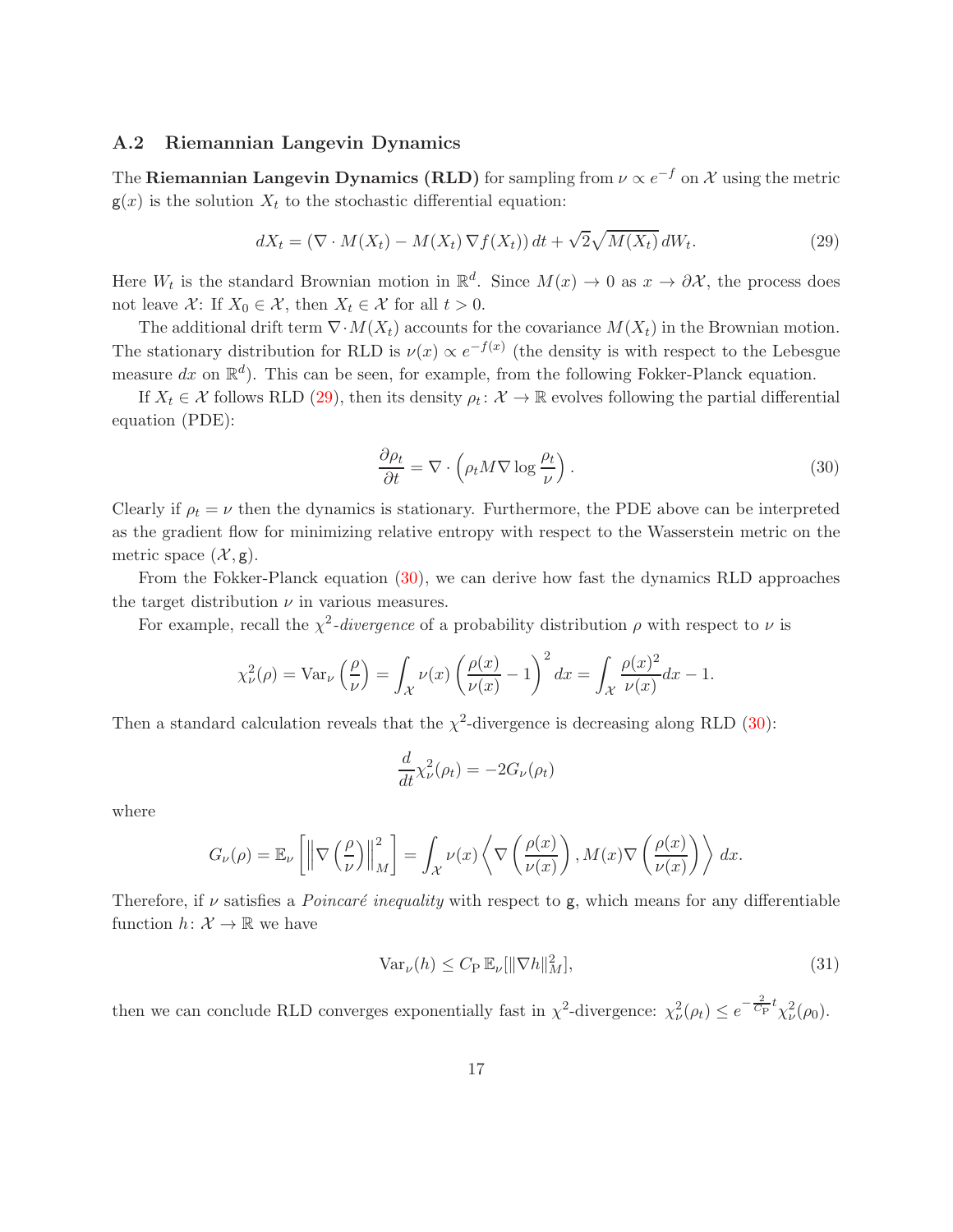Similarly, recall the *relative entropy* (or KL divergence) of  $\rho$  with respect to  $\nu$  is

$$
H_{\nu}(\rho) = \mathbb{E}_{\nu} \left[ \frac{\rho}{\nu} \log \frac{\rho}{\nu} \right] = \int_{\mathcal{X}} \rho(x) \log \frac{\rho(x)}{\nu(x)} dx.
$$

Then along RLD [\(30\)](#page-16-1), KL divergence is decreasing:

$$
\frac{d}{dt}H_{\nu}(\rho_t) = -J_{\nu}(\rho_t)
$$

where  $J_{\nu}(\rho)$  is the relative Fisher information of  $\rho$  with respect to  $\nu$  under the metric g:

$$
G_{\nu}(\rho) = \mathbb{E}_{\rho} \left[ \left\| \nabla \log \frac{\rho}{\nu} \right\|_{M}^{2} \right].
$$

Therefore, if v satisfies a log-Sobolev inequality with respect to g, which means for any  $\rho$  we have

<span id="page-17-0"></span>
$$
H_{\nu}(\rho) \leq C_{\mathrm{LSI}} J_{\nu}(\rho),
$$

then we can conclude RLD converges exponentially fast in KL divergence:  $H_{\nu}(\rho_t) \leq e^{-\frac{t}{C_{\text{LSI}}}H_{\nu}(\rho_0)$ .

### A.3 Mirror Langevin Dynamics

Suppose now the metric  $g(x)$  is given by the Hessian of a convex Legendre function  $\phi$ :  $g(x)$  =  $\nabla^2 \phi(x) > 0$ . The Riemannian Langevin dynamics [\(29\)](#page-16-0) becomes the following SDE, which is also studied by [Zhang et al.](#page-14-4) [\(2020](#page-14-4)) and [Chewi et al.](#page-13-8) [\(2020](#page-13-8)):

$$
dX_t = \left(\nabla \cdot (\nabla^2 \phi(X_t)^{-1}) - \nabla^2 \phi(X_t)^{-1} \nabla f(X_t)\right) dt + \sqrt{2 \nabla^2 \phi(X_t)^{-1}} dW_t.
$$
 (32)

If  $\nu$  satisfies log-Sobolev or Poincaré inequality (which is called *mirror Poincaré inequality* in [Chewi et al.](#page-13-8)  $(2020)$  $(2020)$ , then we can conclude exponential convergence rate in KL or  $\chi^2$  divergence along [\(32\)](#page-17-0).

The SDE [\(32\)](#page-17-0) requires  $\nabla \cdot (\nabla^2 \phi(x)^{-1})$ , which may be complicated. Consider the dual variable  $Y_t = \nabla \phi(X_t)$ . By Itô's lemma,  $Y_t$  evolves following the **Mirror Langevin Dynamics**:

$$
dY_t = -\nabla f(\nabla \phi^*(Y_t)) dt + \sqrt{2\nabla^2 \phi^*(Y_t)^{-1}} dW_t.
$$

In particular, the drift term simplifies and there is no third derivative involved. The mirror Langevin dynamics is also the Riemannian Langevin dynamics [\(29\)](#page-16-0) for sampling from the pushforward distribution  $\tilde{\nu} = (\nabla \phi)_{\#} \nu$  using the Hessian metric  $\nabla^2 \phi^*$ . Furthermore, the  $\chi^2$ -divergence and KL divergence are invariant under the mirror map. Therefore,  $\nu$  satisfies LSI or Poincaré inequality with respect to  $\nabla^2 \phi$  if and only if  $\tilde{\nu}$  also satisfies LSI or Poincaré inequality with respect to  $\nabla^2 \phi^*$ . Therefore, we get the same convergence guarantee in both primal and dual spaces.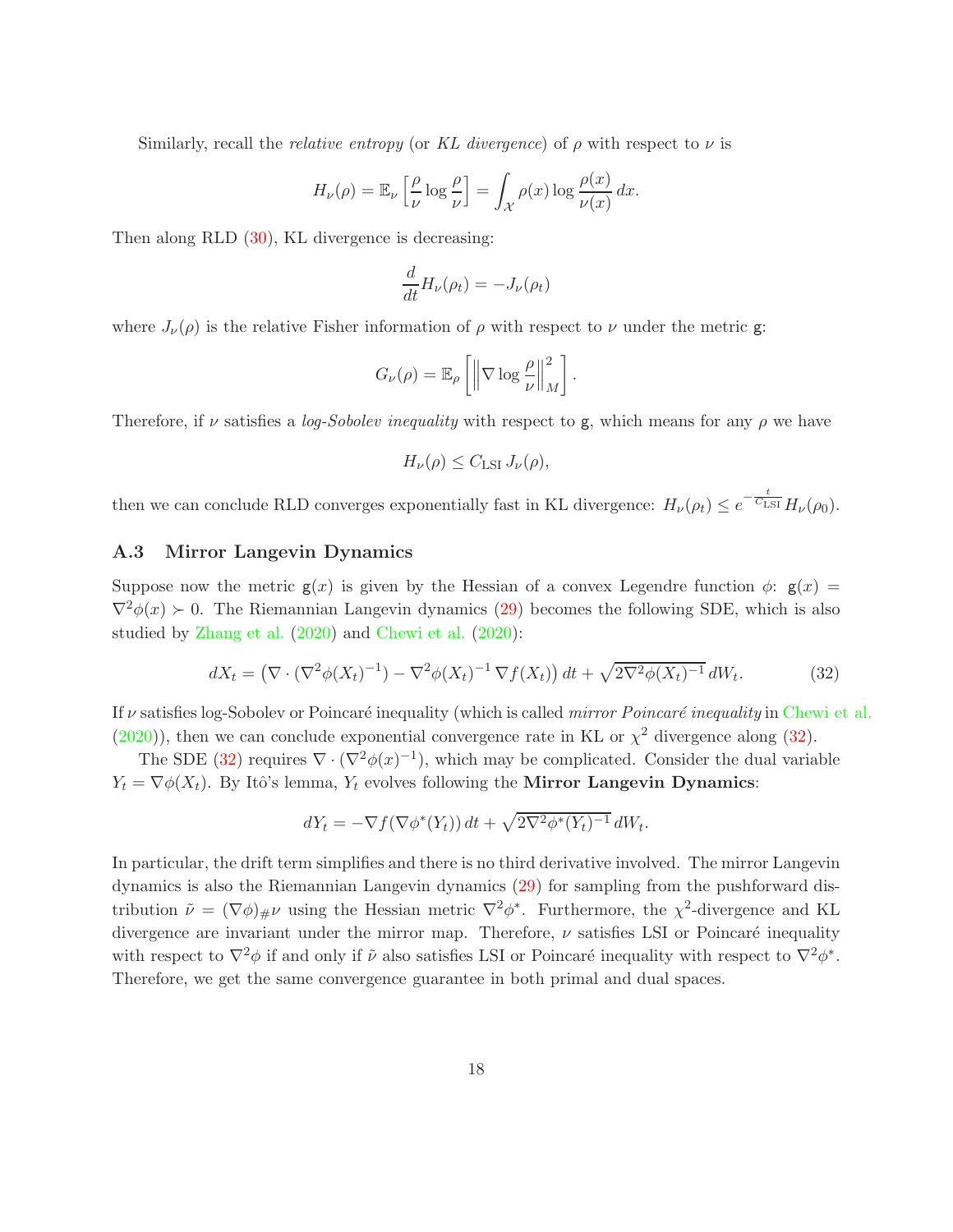### <span id="page-18-1"></span>A.4 Newton Langevin Dynamics

A particularly nice choice of  $\phi$  is when  $\phi = f$ . This gives the **Newton Langevin Dynamics**, which in the primal space takes the form:

$$
dX_t = \left(\nabla \cdot (\nabla^2 f(X_t)^{-1}) - \nabla^2 f(X_t)^{-1} \nabla f(X_t)\right) dt + \sqrt{2} \sqrt{\nabla^2 f(X_t)^{-1}} dW_t.
$$
 (33)

A remarkable property of NLD, as pointed out by [Chewi et al.](#page-13-8)  $(2020)$  $(2020)$ , is that the Poincaré inequality of  $\nu \propto e^{-f}$  with respect to its Hessian metric  $\nabla^2 f$  is always true with a uniform constant  $C_{\rm P} = 1$  for any strictly log-concave distribution  $\nu$ , by the virtue of the Brascamp-Lieb inequality [\(Brascamp and Lieb,](#page-13-10) [1976\)](#page-13-10). This gives a uniform exponential convergence rate along NLD in  $\chi^2$ -divergence as well as the Wasserstein distance with respect to the metric  $\nabla^2 f$ ; see detailed exposition and additional consequences in [Chewi et al.](#page-13-8) [\(2020\)](#page-13-8).

In the dual space, Newton Langevin Dynamics has a simple drift:

<span id="page-18-4"></span><span id="page-18-2"></span>
$$
dY_t = -Y_t dt + \sqrt{2\nabla^2 f^*(Y_t)^{-1}} dW_t
$$
\n(34)

since  $\nabla f(\nabla f^*(y)) = y$ . The target distribution of NLD in the dual space is the pushforward distribution  $\tilde{\nu} = (\nabla f)_{\#}\nu$  where  $\nu \propto e^{-f}$ . The SDE [\(34\)](#page-18-2) for sampling from  $\tilde{\nu}$  was also pointed out by [Fathi](#page-13-11) [\(2019\)](#page-13-11) from the study of Stein's kernel.

## <span id="page-18-0"></span>B Proofs of Lemmas

#### B.1 Proof of Lemma [4.2:](#page-9-3) Contraction of MLD

*Proof of Lemma [4.2.](#page-9-3)* Assume (A1) and (A2). We will show MLD [\(26\)](#page-9-1) is contractive if  $\alpha < \frac{m}{2}$ . Suppose we have two solutions  $Y'_t, Y_t$  of MLD [\(26\)](#page-9-1) with the same Brownian motion:

<span id="page-18-3"></span>
$$
dY'_t = -g(Y'_t)dt + \sqrt{2}A(Y'_t)dW_t
$$
  

$$
dY_t = -g(Y_t)dt + \sqrt{2}A(Y_t)dW_t.
$$

Then the difference satisfies the SDE

$$
d(Y'_t - Y_t) = -(g(Y'_t) - g(Y_t))dt + \sqrt{2}(A(Y'_t) - A(Y_t))dW_t.
$$
\n(35)

Recall in general that if  $V_t \in \mathbb{R}^d$  follows a general SDE  $dV_t = b(V_t)dt + G(V_t)dW_t$ , then

$$
\frac{d}{dt}\mathbb{E}[\|V_t\|^2] = \mathbb{E}[2\langle b(V_t), V_t \rangle + \|G(V_t)\|_{\text{HS}}^2].
$$

Then for the SDE [\(35\)](#page-18-3) of the difference  $V_t = Y'_t - Y_t$ , and by applying assumptions (A1) and (A3), we have

$$
\frac{d}{dt}\mathbb{E}[\|Y'_t - Y_t\|^2] = -2\mathbb{E}[\langle g(Y'_t) - g(Y_t), Y'_t - Y_t \rangle] + 2\mathbb{E}[\|A(Y'_t) - A(Y_t)\|_{\text{HS}}^2]
$$
\n
$$
\leq -2m\mathbb{E}[\|Y'_t - Y_t\|_2^2] + 2\alpha \mathbb{E}[\|Y'_t - Y_t\|_2^2]
$$
\n
$$
= -2(m - \alpha)\mathbb{E}[\|Y'_t - Y_t\|_2^2].
$$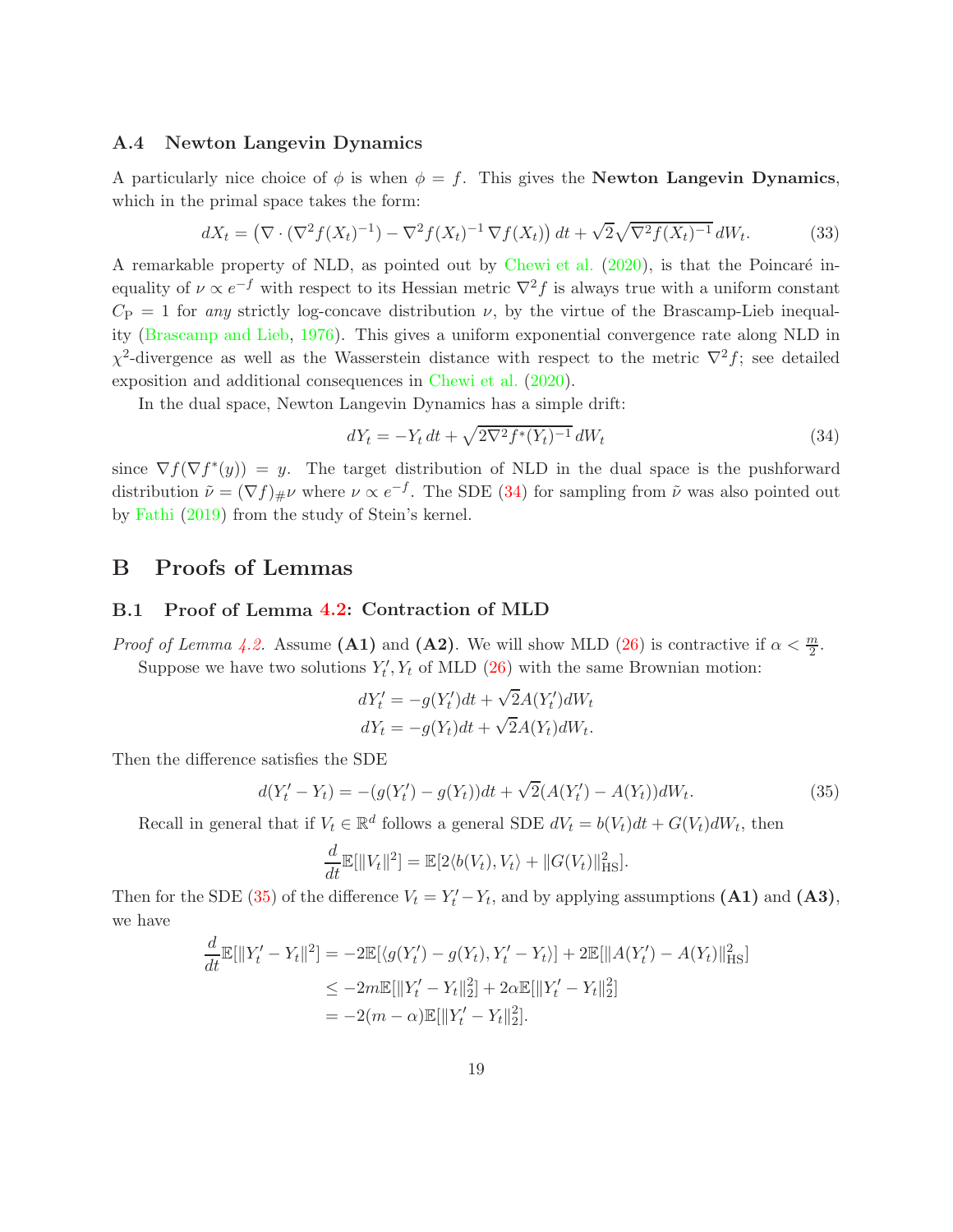We see that we have an exponential contraction if  $\alpha < m$ :

$$
\mathbb{E}[\|Y_t' - Y_t\|^2] \le \exp(-2(m - \alpha)t) \mathbb{E}[\|Y_0' - Y_0\|^2] \qquad \forall \ t \ge 0.
$$
 (36)

This shows that MLD [\(26\)](#page-9-1) is contractive with rate  $\beta = m - \alpha$ .

## B.2 Proof of Lemma [4.3:](#page-9-4) Deviation bound of MLD

*Proof of Lemma [4.3.](#page-9-4)* Assume  $(A1)$ ,  $(A2)$ , and  $(A3)$  with  $\alpha < m$ .

Suppose we have two solutions  $Y'_t, Y_t$  of MLD [\(26\)](#page-9-1) with the same Brownian motion:

$$
dY'_t = -g(Y'_t)dt + \sqrt{2}A(Y'_t)dW_t
$$
  

$$
dY_t = -g(Y_t)dt + \sqrt{2}A(Y_t)dW_t.
$$

Consider the shifted variables  $\tilde{Y}'_t = Y'_t - Y'_0$  and  $\tilde{Y}_t = Y_t - Y_0$ , which satisfy:

$$
d\tilde{Y}'_t = -g(\tilde{Y}'_t + Y'_0)dt + \sqrt{2}A(\tilde{Y}'_t + Y'_0)dW_t
$$
  

$$
d\tilde{Y}_t = -g(\tilde{Y}_t + Y_0)dt + \sqrt{2}A(\tilde{Y}_t + Y_0)dW_t.
$$

Then the difference  $\tilde{Y}'_t - \tilde{Y}_t = (Y'_t - Y'_0) - (Y_t - Y_0)$  satisfies:

$$
d(\tilde{Y}'_t - \tilde{Y}_t) = -(g(\tilde{Y}'_t + Y'_0) - g(\tilde{Y}_t + Y_0))dt + \sqrt{2}(A(\tilde{Y}'_t + Y'_0) - A(\tilde{Y}_t + Y_0))dW_t.
$$

By Lemma [4.2,](#page-9-3) we have the contraction result [\(36\)](#page-19-0), which implies  $\mathbb{E}[\|Y_t' - Y_t\|_2^2] \leq \mathbb{E}[\|Y_0' - Y_0\|_2^2]$ for all  $t \geq 0$ . Then by applying (A1) and (A2) and using  $\alpha < m \leq M$ , we get

$$
\frac{d}{dt}\mathbb{E}[\| (Y'_t - Y'_0) - (Y_t - Y_0)\|_2^2]
$$
\n  
\n
$$
= \frac{d}{dt}\mathbb{E}[\|\tilde{Y}'_t - \tilde{Y}_t\|_2^2]
$$
\n  
\n
$$
= -2\mathbb{E}[\langle g(\tilde{Y}'_t + Y'_0) - g(\tilde{Y}_t + Y_0), \tilde{Y}'_t - \tilde{Y}_t \rangle] + 2\mathbb{E}[\|A(\tilde{Y}'_t + Y'_0) - A(\tilde{Y}_t + Y_0)\|_{\text{HS}}^2]
$$
\n  
\n
$$
= -2\mathbb{E}[\langle g(Y'_t) - g(Y_t), Y'_t - Y_t - (Y'_0 - Y_0) \rangle] + 2\mathbb{E}[\|A(Y'_t) - A(Y_t)\|_{\text{HS}}^2]
$$
\n  
\n
$$
\leq 2\mathbb{E}[\langle g(Y'_t) - g(Y_t), Y'_0 - Y_0 \rangle] + 2\alpha \mathbb{E}[\|Y'_t - Y_t\|_2^2]
$$
\n  
\n
$$
\leq 2\mathbb{E}[\|g(Y'_t) - g(Y_t)\|_2^2]^{1/2}\mathbb{E}[\|Y'_0 - Y_0\|_2^2]^{\frac{1}{2}} + 2\alpha \mathbb{E}[\|Y'_0 - Y_0\|_2^2]
$$
\n  
\n
$$
\leq 2M\mathbb{E}[\|Y'_t - Y_t\|_2^2]^{\frac{1}{2}}\mathbb{E}[\|Y'_0 - Y_0\|_2^2]^{\frac{1}{2}} + 2\alpha \mathbb{E}[\|Y'_0 - Y_0\|_2^2]
$$
\n  
\n
$$
\leq (2M + 2\alpha)\mathbb{E}[\|Y'_0 - Y_0\|_2^2]
$$
\n  
\n
$$
\leq 4M\mathbb{E}[\|Y'_0 - Y_0\|_2^2].
$$

Integrating, we conclude that for all  $t \geq 0$ ,

$$
\mathbb{E}[\|(Y'_t - Y'_0) - (Y_t - Y_0)\|_2^2] \le 4M \mathbb{E}[\|Y'_0 - Y_0\|_2^2] t.
$$

 $\Box$ 

<span id="page-19-0"></span> $\Box$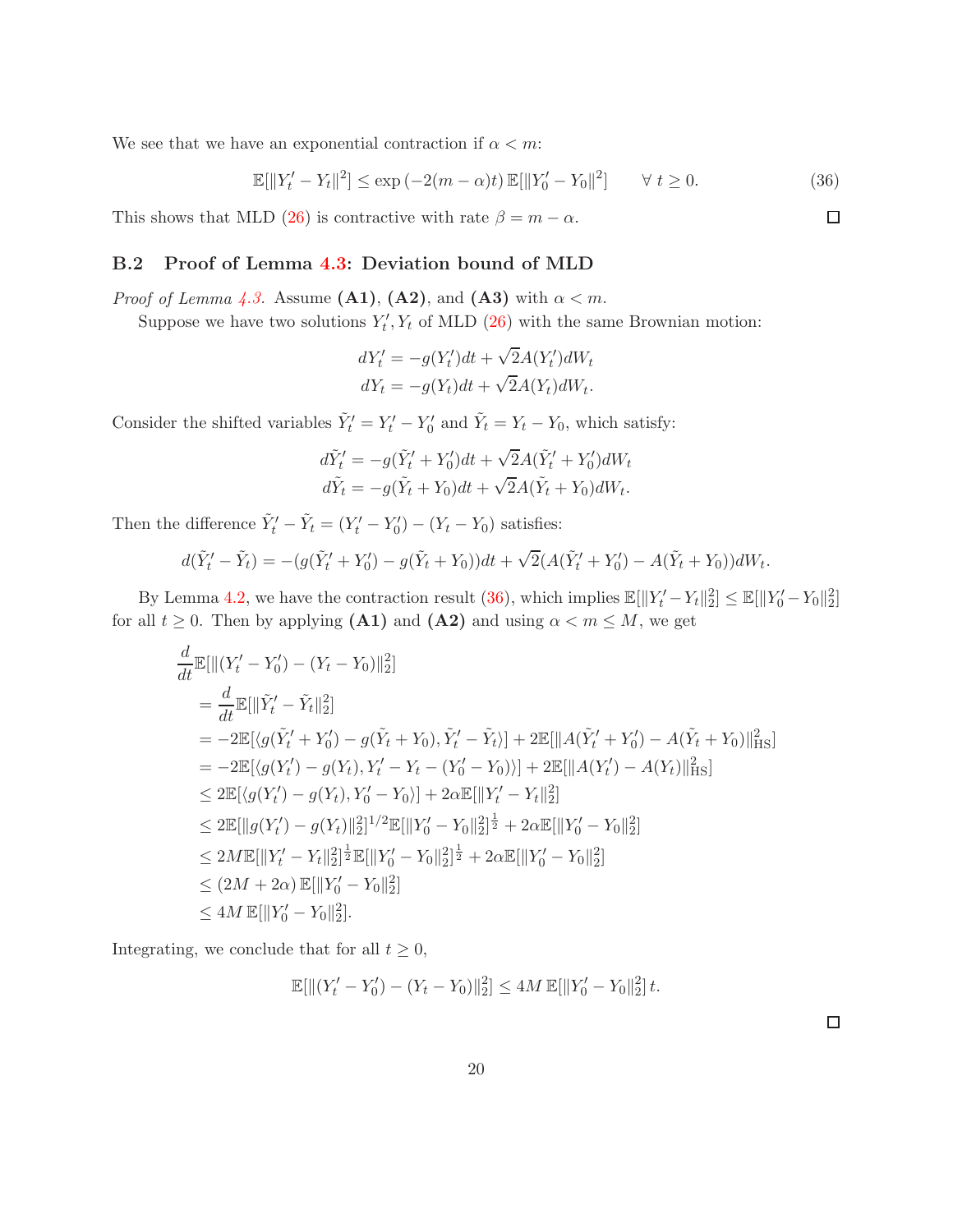## B.3 Proof of Lemma [4.4:](#page-10-3) Growth bound of MLD

*Proof of Lemma [4.4.](#page-10-3)* Assume  $(A1)$ ,  $(A2)$ , and  $(A3)$ . Consider the solution  $Y_t$  of MLD  $(26)$  starting from  $Y_0$ . The centered variable  $\tilde{Y}_t = Y_t - Y_0$  follows the SDE

$$
d\tilde{Y}_t = -g(\tilde{Y}_t + Y_0)dt + \sqrt{2}A(\tilde{Y}_t + Y_0)dW_t.
$$

Then

$$
\frac{d}{dt}\mathbb{E}[\|Y_t - Y_0\|_2^2] = \frac{d}{dt}\mathbb{E}[\|\tilde{Y}_t\|_2^2] = -2\mathbb{E}[\langle g(\tilde{Y}_t + Y_0), \tilde{Y}_t \rangle] + 2\mathbb{E}[\|A(\tilde{Y}_t + Y_0)\|_{\text{HS}}^2]
$$
\n
$$
= -2\mathbb{E}[\langle g(Y_t), Y_t - Y_0 \rangle] + 2\mathbb{E}[\|A(Y_t)\|_{\text{HS}}^2].
$$

Let us bound the two terms above. Let  $x^* = \arg \min_{x \in \mathcal{X}} f(x)$  and  $y^* = \nabla \phi(x^*)$ .

First term: By  $(A2)$  and  $(A3)$ ,

$$
I = -2\mathbb{E}[\langle g(Y_t), Y_t - Y_0 \rangle]
$$
  
\n
$$
= -2\mathbb{E}[\langle g(Y_t) - g(Y_0), Y_t - Y_0 \rangle] - 2\mathbb{E}[\langle g(Y_0), Y_t - Y_0 \rangle]
$$
  
\n
$$
\leq -2\mathbb{E}[\langle g(Y_0), Y_t - Y_0 \rangle]
$$
  
\n
$$
\leq 2\mathbb{E}[\|g(Y_0)\| \cdot \|Y_t - Y_0\|]
$$
  
\n
$$
\leq \frac{1}{M^2} \mathbb{E}[\|g(Y_0)\|^2] + M^2 \mathbb{E}[\|Y_t - Y_0\|^2]
$$
  
\n
$$
\leq 2\mathbb{E}[\|Y_0 - y^*\|^2] + M^2 \mathbb{E}[\|Y_t - Y_0\|^2] + \frac{2}{M^2} \|g(y^*)\|^2.
$$

In the last step we have used  $||g(y)||_2^2 \le 2||g(y) - g(y^*)||^2 + 2||g(y^*)||^2 \le 2M^2||y - y^*||^2 + 2||g(y^*)||^2$ .

Second term: By triangle inequality and  $(A1)$ ,

$$
||A(Y_t)||_{\text{HS}}^2 \le 2||A(Y_t) - A(Y_0)||_{\text{HS}}^2 + 2||A(Y_0)||_{\text{HS}}^2
$$
  
\n
$$
\le 2||A(Y_t) - A(Y_0)||_{\text{HS}}^2 + 4||A(Y_0) - A(y^*)||_{\text{HS}}^2 + 4||A(y^*)||_{\text{HS}}^2
$$
  
\n
$$
\le 2\alpha||Y_t - Y_0||_2^2 + 4\alpha||Y_0 - y^*||^2 + 4||A(y^*)||_{\text{HS}}^2.
$$

Therefore,

$$
II = 2\mathbb{E}[\|A(Y_t)\|_{\text{HS}}^2]
$$
  
\n
$$
\leq 4\alpha \mathbb{E}[\|Y_t - Y_0\|_2^2] + 8\alpha \mathbb{E}[\|Y_0 - y^*\|^2] + 8\|A(y^*)\|_{\text{HS}}^2.
$$

Combining the two terms above, we get that along MLD [\(26\)](#page-9-1):

<span id="page-20-0"></span>
$$
\frac{d}{dt}\mathbb{E}[\|Y_t - Y_0\|_2^2] \le (M^2 + 4\alpha)\mathbb{E}[\|Y_t - Y_0\|_2^2] + D \tag{37}
$$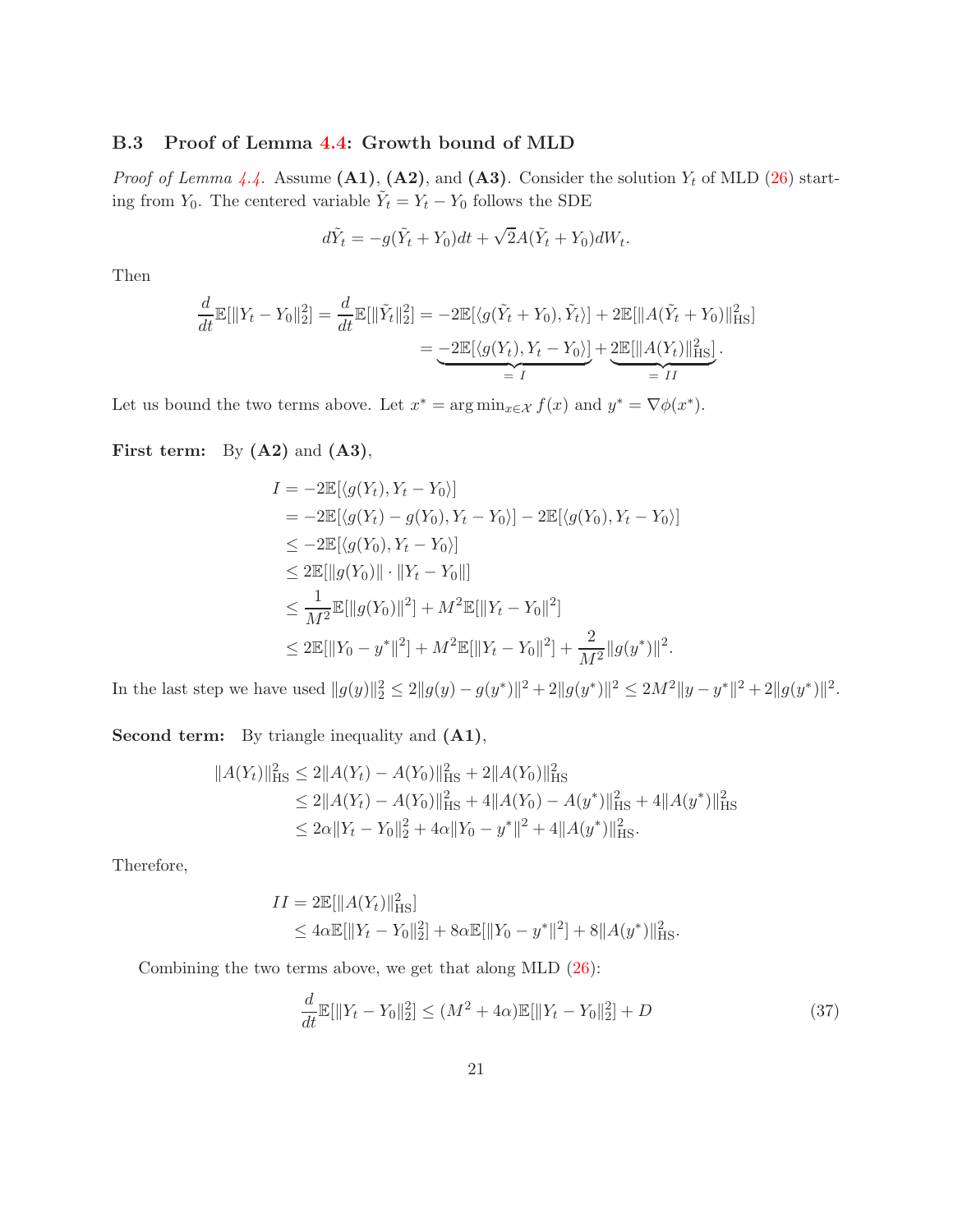where

$$
D = (2 + 8\alpha)\mathbb{E}[\|Y_0 - y^*\|^2] + 8\|A(y^*)\|_{\text{HS}}^2 + \frac{2}{M^2}\|g(y^*)\|^2
$$
  
\$\leq 4(1 + 4\alpha)\mathbb{E}[\|Y\_0\|^2] + 4(1 + 4\alpha)\|y^\*\|^2 + 8\|A(y^\*)\|\_{\text{HS}}^2 + \frac{2}{M^2}\|g(y^\*)\|^2\$.

Recall in general if  $V_t \geq 0$  satisfies  $\frac{d}{dt} V_t \leq CV_t + D$  for some  $C, D > 0$ , then  $V_t \leq e^{Ct} V_0 + \frac{D}{C} (e^{Ct} - 1)$ . Furthermore, if  $V_0 = 0$  and  $0 < t \leq \frac{1}{C}$  $\frac{1}{C}$ , then  $V_t \leq \frac{D}{C}$  $\frac{D}{C}2Ct = 2Dt$ . Applying this to  $V_t = \mathbb{E}[\|Y_t - Y_0\|^2]$ which satisfies [\(37\)](#page-20-0) and  $V_0 = 0$ , we conclude that if  $0 < t \leq \frac{1}{M^2 + 4\alpha}$ , then

$$
\mathbb{E}[\|Y_t - Y_0\|_2^2] \le \gamma t
$$

where  $\gamma = 2D \le 8(1 + 4\alpha)\mathbb{E}[\|Y_0\|^2] + 8(1 + 4\alpha)\|y^*\|^2 + 16\|A(y^*)\|_{\text{HS}}^2 + \frac{4}{M^2}\|g(y^*)\|^2.$  $\Box$ 

## B.4 Proof of Lemma [4.5:](#page-10-1) Local weak error of MLA

*Proof of Lemma [4.5.](#page-10-1)* Assume (A1), (A2), and (A3). Starting from  $Y_0 \in \mathbb{R}^d$ , let  $Y_t$  be the solution to the MLD  $(26)$ , and let  $Y'_t$  be the solution to the modified SDE with constant drift, driven by the same Brownian motion:

$$
dY_t = -g(Y_t)dt + \sqrt{2}A(Y_t)dW_t
$$
  

$$
dY'_t = -g(Y_0)dt + \sqrt{2}A(Y_0)dW_t.
$$

The value  $Y'_{h}$  at time  $t = h$  is the output  $\bar{Y}_1$  of MLA [\(3\)](#page-3-1) from  $Y_0$ . We wish to bound  $\|\mathbb{E}[Y_h - Y'_h]\|$ .

Since  $Y_t, Y_t'$  are coupled using the same Brownian motion, the difference  $Y_t - Y_t'$  satisfies

$$
d(Y_t - Y'_t) = -(g(Y_t) - g(Y_0))dt + \sqrt{2}(A(Y_t) - A(Y_0))dW_t.
$$

Integrating, and since  $Y_0 = Y'_0$ , this means

$$
Y_h - Y'_h = -\int_0^h (g(Y_t) - g(Y_0))dt + \sqrt{2}\int_0^h (A(Y_t) - A(Y_0))dW_t.
$$

Taking expectation gives

<span id="page-21-0"></span>
$$
\mathbb{E}[Y_h - Y'_h] = -\int_0^h \mathbb{E}[g(Y_t) - g(Y_0)]dt.
$$
\n(38)

By (A2) and Lemma [4.4,](#page-10-3) for  $0 < t \leq \frac{1}{M^2 + 4\alpha}$  we have

$$
\mathbb{E}[\|g(Y_t) - g(Y_0)\|] \le M \mathbb{E}[\|Y_t - Y_0\|] \le M \sqrt{\mathbb{E}[\|Y_t - Y_0\|^2]} \le M \sqrt{\gamma t}.
$$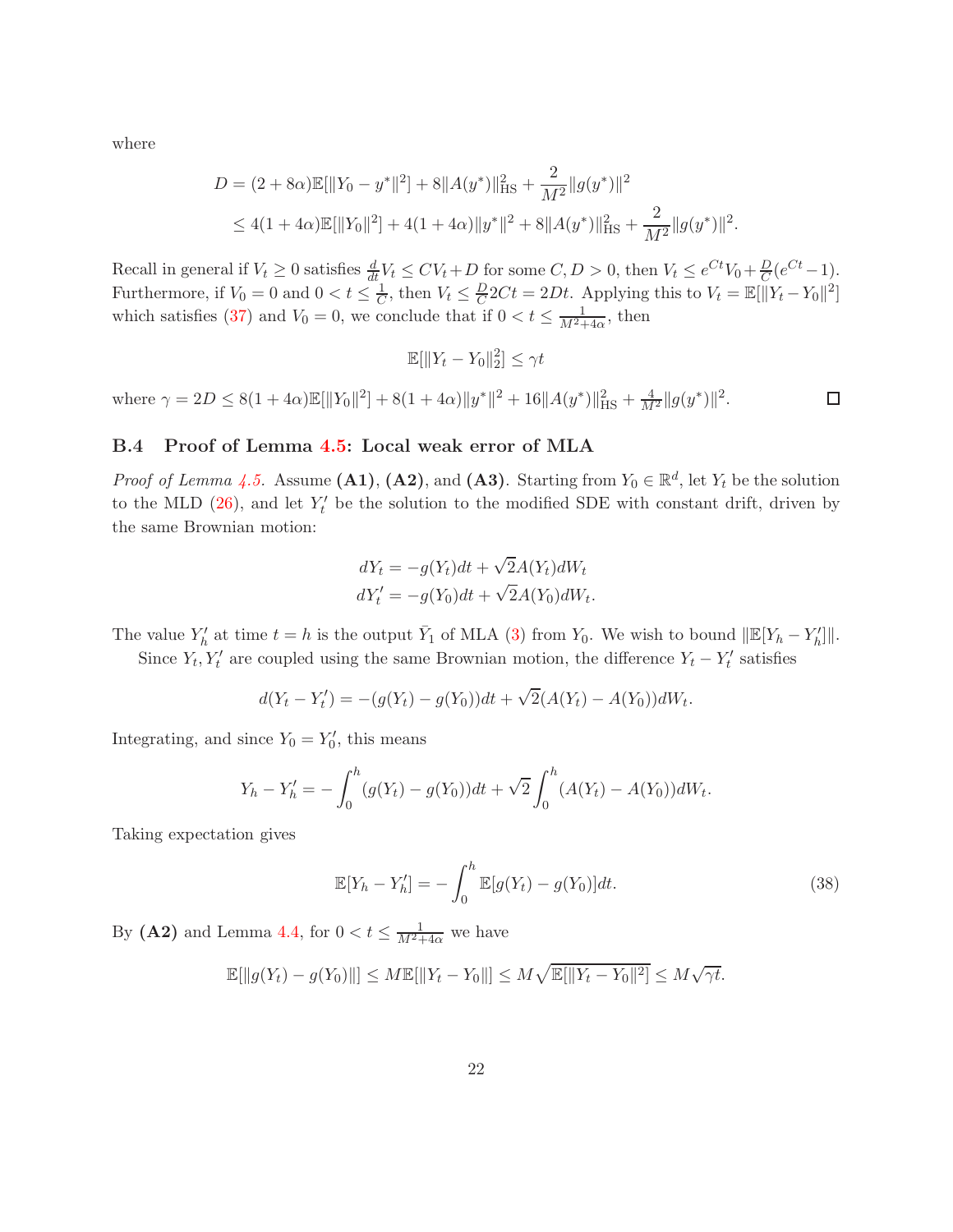Therefore, by triangle inequality on [\(38\)](#page-21-0), for  $0 < h \leq \frac{1}{M^2 + 4\alpha}$  we have

$$
\|\mathbb{E}[Y_h - Y_h']\| \leq \int_0^h \mathbb{E}[\|g(Y_t) - g(Y_0)\|]dt
$$
  
\n
$$
\leq M \sqrt{\gamma} \int_0^h \sqrt{t} dt
$$
  
\n
$$
= \frac{2}{3} M \sqrt{\gamma} h^{\frac{3}{2}}
$$
  
\n
$$
= \frac{2}{3} M \left( 8(1 + 4\alpha) \mathbb{E}[\|Y_0\|^2] + 8(1 + 4\alpha) \|y^*\|^2 + 16 \|A(y^*)\|_{\text{HS}}^2 + \frac{4}{M^2} \|g(y^*)\|^2 \right)^{\frac{1}{2}} h^{\frac{3}{2}}
$$
  
\n
$$
\leq \frac{2}{3} M \left( \sqrt{8(1 + 4\alpha)} \sqrt{\mathbb{E}[\|Y_0\|^2]} + \sqrt{8(1 + 4\alpha)} \|y^*\| + 4 \|A(y^*)\|_{\text{HS}} + \frac{2}{M} \|g(y^*)\| \right) h^{\frac{3}{2}}
$$
  
\n
$$
= \left( C_1 + D_1 \sqrt{\mathbb{E}[\|Y_0\|^2]} \right) h^{3/2}.
$$

This shows the local weak error order is at least  $p_1 = \frac{3}{2}$  $\frac{3}{2}$ , with maximum step size  $h_1 = \frac{1}{M^2 + 8\alpha}$  and constants

$$
C_1 = \frac{2}{3}M\left(\sqrt{8(1+4\alpha)}\|y^*\| + 4\|A(y^*)\|_{\text{HS}} + \frac{2}{M}\|g(y^*)\|\right)
$$
  
\n
$$
\leq 3M\sqrt{(1+4\alpha)}\left(\|y^*\| + \|A(y^*)\|_{\text{HS}} + \frac{1}{M}\|g(y^*)\|\right)
$$
  
\n
$$
D_1 = \frac{2}{3}M\sqrt{8(1+4\alpha)}
$$
  
\n
$$
\leq 2M\sqrt{1+4\alpha}.
$$

 $\Box$ 

## B.5 Proof of Lemma [4.6:](#page-10-2) Local strong error of MLA

*Proof of Lemma [4.6.](#page-10-2)* Assume  $(A1)$ ,  $(A2)$ , and  $(A3)$ . As in the proof of Lemma [4.5,](#page-10-1) consider two dynamics  $Y'_t, Y_t$  starting from  $Y'_0 = Y_0$  following the SDEs coupled with the same Brownian motion:

$$
dY_t = -g(Y_t)dt + \sqrt{2}A(Y_t)dW_t
$$
  

$$
dY'_t = -g(Y_0)dt + \sqrt{2}A(Y_0)dW_t.
$$

We wish to bound  $\mathbb{E}[\|Y_h - Y_h'\|^2]$ . The difference  $Y_t - Y_t'$  satisfies

$$
d(Y_t - Y'_t) = -(g(Y_t) - g(Y_0))dt + \sqrt{2}(A(Y_t) - A(Y_0))dW_t.
$$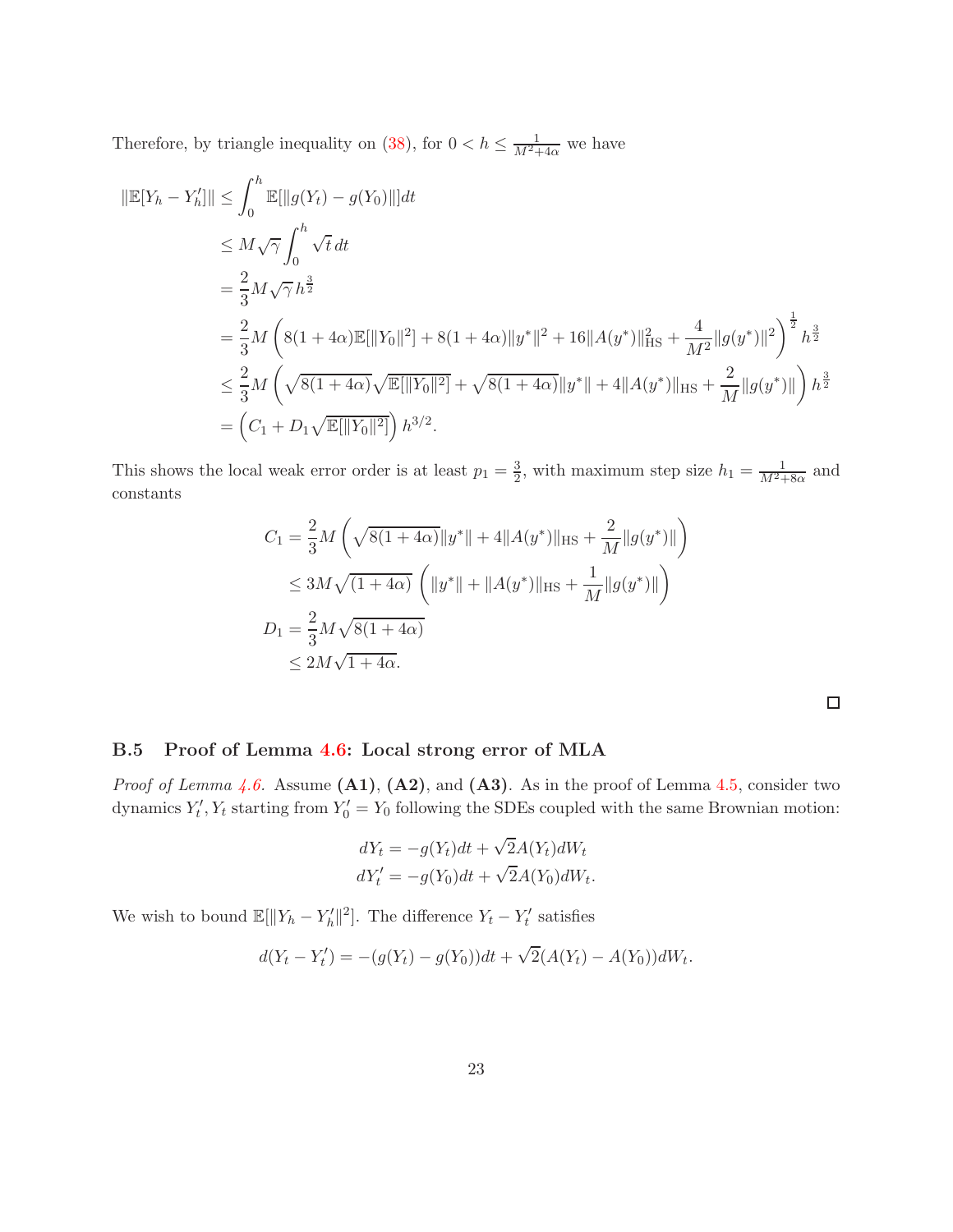By (A1), (A2), and Lemma [4.4,](#page-10-3) for  $0 < t \leq \frac{1}{M^2+4\alpha}$  we have

$$
\frac{d}{dt}\mathbb{E}[\|Y_t - Y'_t\|_2^2] = -2\mathbb{E}[\langle g(Y_t) - g(Y_0), Y_t - Y'_t \rangle] + 2\mathbb{E}[\|A(Y_t) - A(Y_0)\|_{\text{HS}}^2]
$$
\n
$$
\leq 2\mathbb{E}[\|g(Y_t) - g(Y_0)\|^2]^{\frac{1}{2}}\mathbb{E}[\|Y_t - Y'_t\|^2]^{\frac{1}{2}} + 2\alpha \mathbb{E}[\|Y_t - Y_0\|^2]
$$
\n
$$
\leq 2M\mathbb{E}[\|Y_t - Y_0\|^2]^{\frac{1}{2}}\mathbb{E}[\|Y_t - Y'_t\|^2]^{\frac{1}{2}} + 2\alpha \mathbb{E}[\|Y_t - Y_0\|^2]
$$
\n
$$
\leq M^2\mathbb{E}[\|Y_t - Y'_t\|^2] + (1 + 2\alpha)\mathbb{E}[\|Y_t - Y_0\|^2]
$$
\n
$$
\leq M^2\mathbb{E}[\|Y_t - Y'_t\|^2] + (1 + 2\alpha)\gamma t.
$$

Equivalently,  $\frac{d}{dt}(e^{-M^2t}\mathbb{E}[\|Y_t - Y_t'\|_2^2]) \leq e^{-M^2t}(1+2\alpha)\gamma t \leq (1+2\alpha)\gamma t$ , so

$$
\mathbb{E}[\|Y_t - Y'_t\|_2^2] \le e^{M^2 t} \frac{(1+2\alpha)}{2} \gamma t^2.
$$

Furthermore, since  $t \leq \frac{1}{M^2+4\alpha} \leq \frac{1}{M^2}$ , we have  $e^{M^2t} \leq e < 3$ , so

$$
\mathbb{E}[\|Y_t - Y'_t\|_2^2] \le \frac{3}{2} (1 + 2\alpha)\gamma t^2
$$
  
= 3(1 + 2\alpha) \left( 8(1 + 4\alpha)\mathbb{E}[\|Y\_0\|^2] + 8(1 + 4\alpha)\|y^\*\|^2 + 16\|A(y^\*)\|\_{\text{HS}}^2 + \frac{4}{M^2} \|g(y^\*)\|^2 \right) t^2  
= (C\_2^2 + D\_2^2 \mathbb{E}[\|Y\_0\|^2]) t^2.

This shows the local strong error order is at least  $p_2 = 1$  with maximum step size  $h_2 = \frac{1}{M^2+4\alpha}$  and constants

$$
C_2 = \left(24(1+2\alpha)(1+4\alpha)\|y^*\|^2 + 48(1+2\alpha)\|A(y^*)\|_{\text{HS}}^2 + \frac{12(1+2\alpha)}{M^2}\|g(y^*)\|^2\right)^{\frac{1}{2}}
$$
  
\n
$$
\leq 5(1+4\alpha)\|y^*\| + 7\sqrt{1+2\alpha}\|A(y^*)\|_{\text{HS}} + \frac{4\sqrt{1+2\alpha}}{M}\|g(y^*)\|
$$
  
\n
$$
\leq 7(1+4\alpha)\left(\|y^*\| + \|A(y^*)\|_{\text{HS}} + \frac{1}{M}\|g(y^*)\|\right)
$$
  
\n
$$
D_2 = \sqrt{24(1+2\alpha)(1+4\alpha)}
$$
  
\n
$$
\leq 5(1+4\alpha).
$$

 $\Box$ 

# <span id="page-23-0"></span>C An Analogy: Geometric Brownian Motion

We wondered if our requirement on the modified self-concordance parameter  $\alpha$  being upper-bounded is an artifact of our proof technique. Thus we did some simple calculations on Geometric Brownian Motion (GBM) which is an SDE with multiplicative noise and yet admitting close-form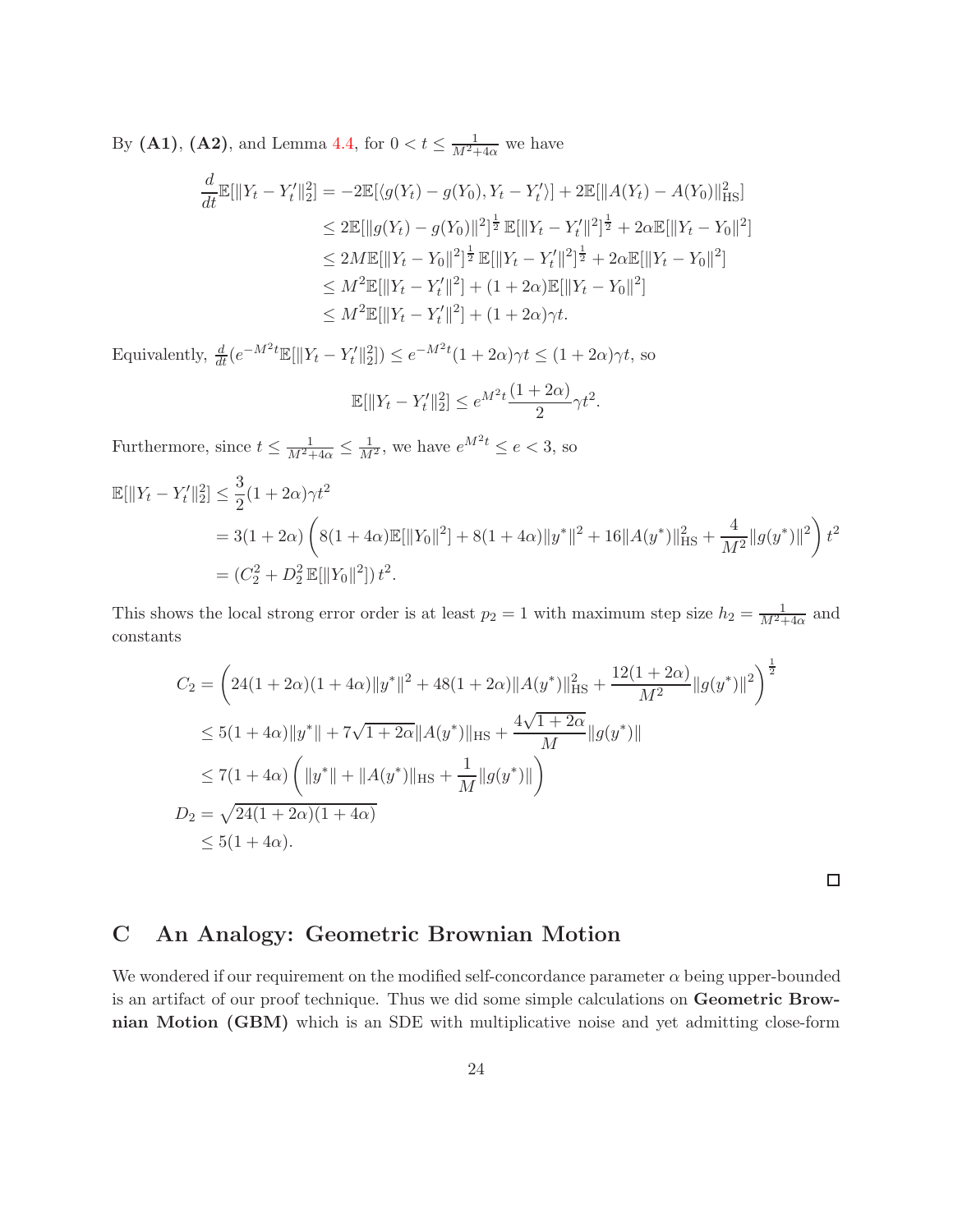solution. It is not an exact example of MLD but only an analogy; nevertheless, GBM does need  $\alpha$ to be bounded in order to converge.

More precisely, consider GBM on  $\mathbb{R}_+ = (0, \infty)$  which follows the stochastic differential equation:

<span id="page-24-0"></span>
$$
dY_t = -Y_t dt + \sqrt{2\alpha} Y_t dW_t
$$
\n(39)

where  $dW_t$  is the standard Brownian motion on  $\mathbb{R}$ . This has exact solution

$$
Y_t = Y_0 \exp\left(-(1+\alpha)t + \sqrt{2\alpha} W_t\right).
$$

By a standard calculation, we see there is a threshold  $\alpha < 1$  for the convergence of  $Y_t$  as  $t \to \infty$ . Recall since  $W_t \sim \mathcal{N}(0, t)$ ,  $\mathbb{E}[\exp(\sigma W_t)] = e^{\sigma^2 t/2}$  for all  $\sigma > 0$ . Then

$$
\mathbb{E}[Y_t^2] = \mathbb{E}[Y_0^2] e^{-2(1+\alpha)t} \mathbb{E}[\exp(2\sqrt{2\alpha}W_t)] = \mathbb{E}[Y_0^2] e^{-2(1-\alpha)t}.
$$

Therefore,

$$
\lim_{t \to \infty} \mathbb{E}[Y_t^2] = \begin{cases} 0 & \text{if } \alpha < 1 \\ \mathbb{E}[Y_0^2] & \text{if } \alpha = 1 \\ \infty & \text{if } \alpha > 1. \end{cases}
$$

Now consider a synchronous coupling  $Y_t$ ,  $\tilde{Y}_t$  following GBM [\(39\)](#page-24-0) with the same Brownian motion:

$$
Y_t = Y_0 \exp\left(-(1+\alpha)t + \sqrt{2\alpha} W_t\right)
$$
  

$$
\tilde{Y}_t = \tilde{Y}_0 \exp\left(-(1+\alpha)t + \sqrt{2\alpha} W_t\right).
$$

Then

$$
\mathbb{E}[(Y_t - \tilde{Y}_t)^2] = \mathbb{E}[(Y_0 - \tilde{Y}_0)^2] e^{-2(1+\alpha)t} \mathbb{E}[\exp(2\sqrt{2\alpha}W_t)] = \mathbb{E}[(Y_0 - \tilde{Y}_0)^2] e^{-2(1-\alpha)t}.
$$

Thus, we see that GBM is a contraction if and only if  $\alpha < 1$ . In particular, we also have

$$
\lim_{t \to \infty} \mathbb{E}[(Y_t - \tilde{Y}_t)^2] = \begin{cases} 0 & \text{if } \alpha < 1 \\ \mathbb{E}[(Y_0 - \tilde{Y}_0)^2] & \text{if } \alpha = 1 \\ \infty & \text{if } \alpha > 1. \end{cases}
$$

GBM [\(39\)](#page-24-0) is an instance of MLD [\(26\)](#page-9-1) (and in fact NLD [\(33\)](#page-18-4)) with  $\phi = f$  where

$$
\frac{1}{\sqrt{(\phi^*)''(y)}} = \sqrt{\alpha}y\tag{40}
$$

which is  $\sqrt{\alpha}$ -Lipschitz, so it satisfies modified self-concordance (A1) with parameter  $\alpha$ . Since  $\phi = f$ , it satisfes relative smoothness (A2) and relative strong convexity (A3) with  $M = m = 1$ . Note our assumption in Theorem [3.1](#page-5-0) is  $\alpha < m = 1$ , which c is tight for GBM to contract, as well as to determine if there is a  $t \to \infty$  limit.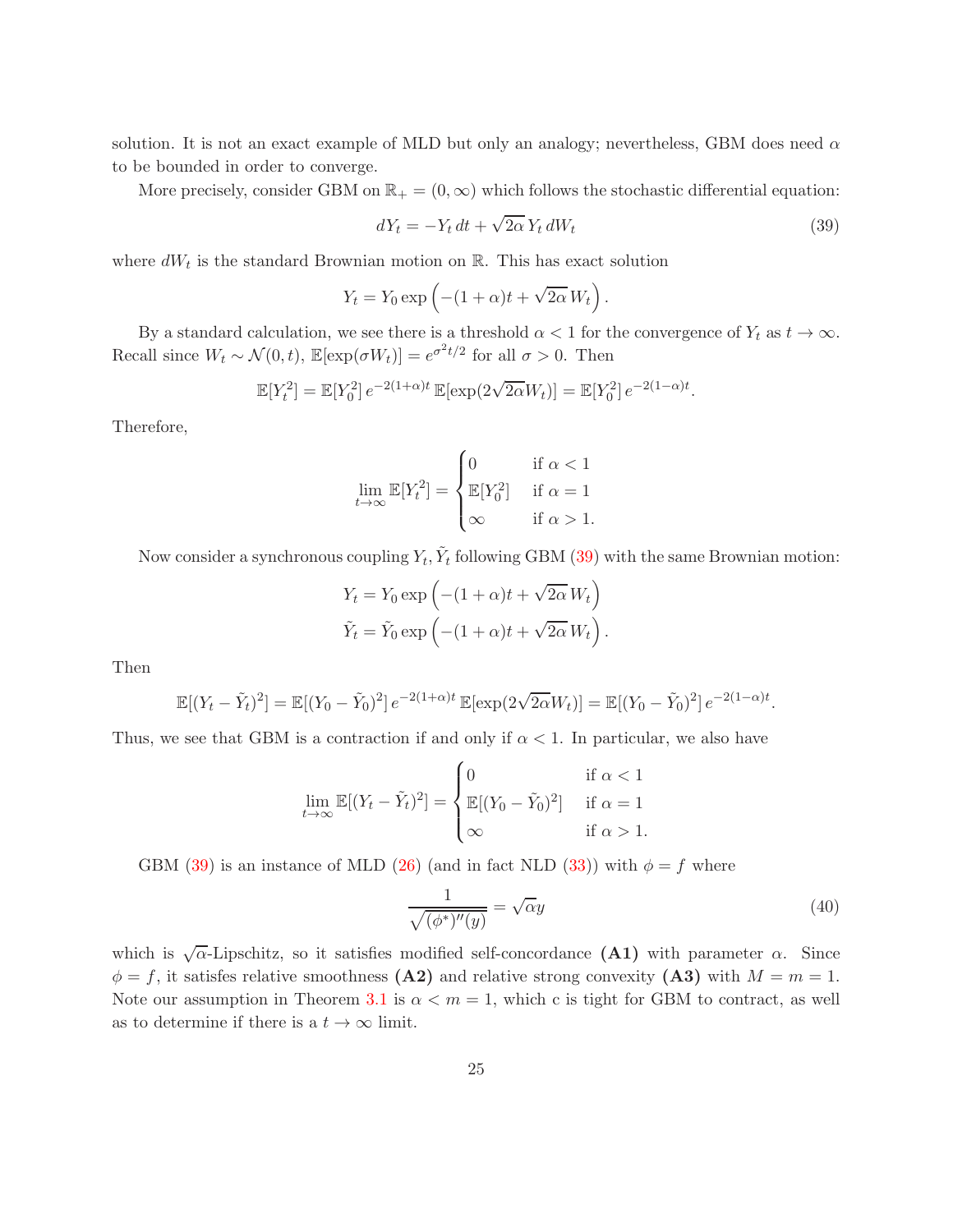## <span id="page-25-0"></span>D Example: Log-Barrier on a Polytope

Let  $\mathcal X$  be the polytope (not necessarily bounded)

$$
\mathcal{X} = \{x \in \mathbb{R}^d \colon a_i^\top x \ge b_i \quad \forall \, i = 1, \dots, m\}
$$

for some  $a_1, \ldots, a_m \in \mathbb{R}^d$  and  $b_1, \ldots, b_m \in \mathbb{R}$ . Consider the log-barrier function defined in the interior of  $\mathcal{X}$ :

$$
\phi(x) = -\sum_{i=1}^{m} \log(a_i^{\top} x - b_i).
$$
\n(41)

Recall that  $\phi$  satisfies the classical self-concordance condition with a constant parameter 2. Let  $\alpha$ be the modified self-concordance parameter of  $\phi$ . For some polytopes, such as the positive orthant,  $\alpha$  is also a constant (because the Hessian is diagonal and the dimensions are independent). For general polytopes, however,  $\alpha$  can be arbitrarily large. Here we show  $\alpha$  can be as large as the square inverse of the smallest singular value of the constraint matrix; we also construct an explicit example in two dimension.

Without loss of generality we may assume  $||a_i|| = 1$  for  $i = 1, \ldots, m$ . Let  $A = (a_1, \cdots, a_m) \in$  $\mathbb{R}^{d \times m}$  be the constraint matrix, so the polytope is described by  $A^{\top}x \geq b$ . Let the singular values of A be  $\sigma_1 \geq \cdots \geq \sigma_d \geq 0$  (assuming  $d \leq m$ ). Then  $\sum_{i=1}^d \sigma_i^2 = \text{Tr}(AA^{\top}) = \text{Tr}(A^{\top}A) = \sum_{i=1}^m ||a_i||^2 = m$ ; but  $\sigma_d = \min_i \sigma_i$  can be small or 0. For  $x \in \mathcal{X}$ , let  $S_x \in \mathbb{R}^{m \times m}$  be the diagonal matrix with entries  $a_i^{\dagger} x - b_i.$ 

The gradient of  $\phi$  is

$$
\nabla \phi(x) = -\sum_{i=1}^{m} \frac{a_i}{a_i^{\top} x - b_i}.
$$

Then for  $x, x' \in \mathcal{X}$ , we have

$$
\nabla \phi(x') - \nabla \phi(x) = \sum_{i=1}^{m} \left( \frac{1}{a_i^{\top} x - b_i} - \frac{1}{a_i^{\top} x' - b_i} \right) a_i
$$
  
= 
$$
\sum_{i=1}^{m} \frac{a_i^{\top} (x' - x)}{(a_i^{\top} x - b_i)(a_i^{\top} x' - b_i)} a_i
$$
  
= 
$$
\sum_{i=1}^{m} \frac{a_i a_i^{\top}}{(a_i^{\top} x - b_i)(a_i^{\top} x' - b_i)} (x' - x)
$$
  
= 
$$
AS_x^{-1} S_{x'}^{-1} A^{\top} (x' - x).
$$

Therefore,

$$
\|\nabla \phi(x') - \nabla \phi(x)\|^2 = \|AS_x^{-1} S_{x'}^{-1} A^\top (x' - x)\|^2
$$
  
=  $(x' - x)^\top AS_{x'}^{-1} S_x^{-1} A^\top AS_x^{-1} S_{x'}^{-1} A^\top (x' - x)$   
=  $v(x, x')^\top A^\top Av(x, x')$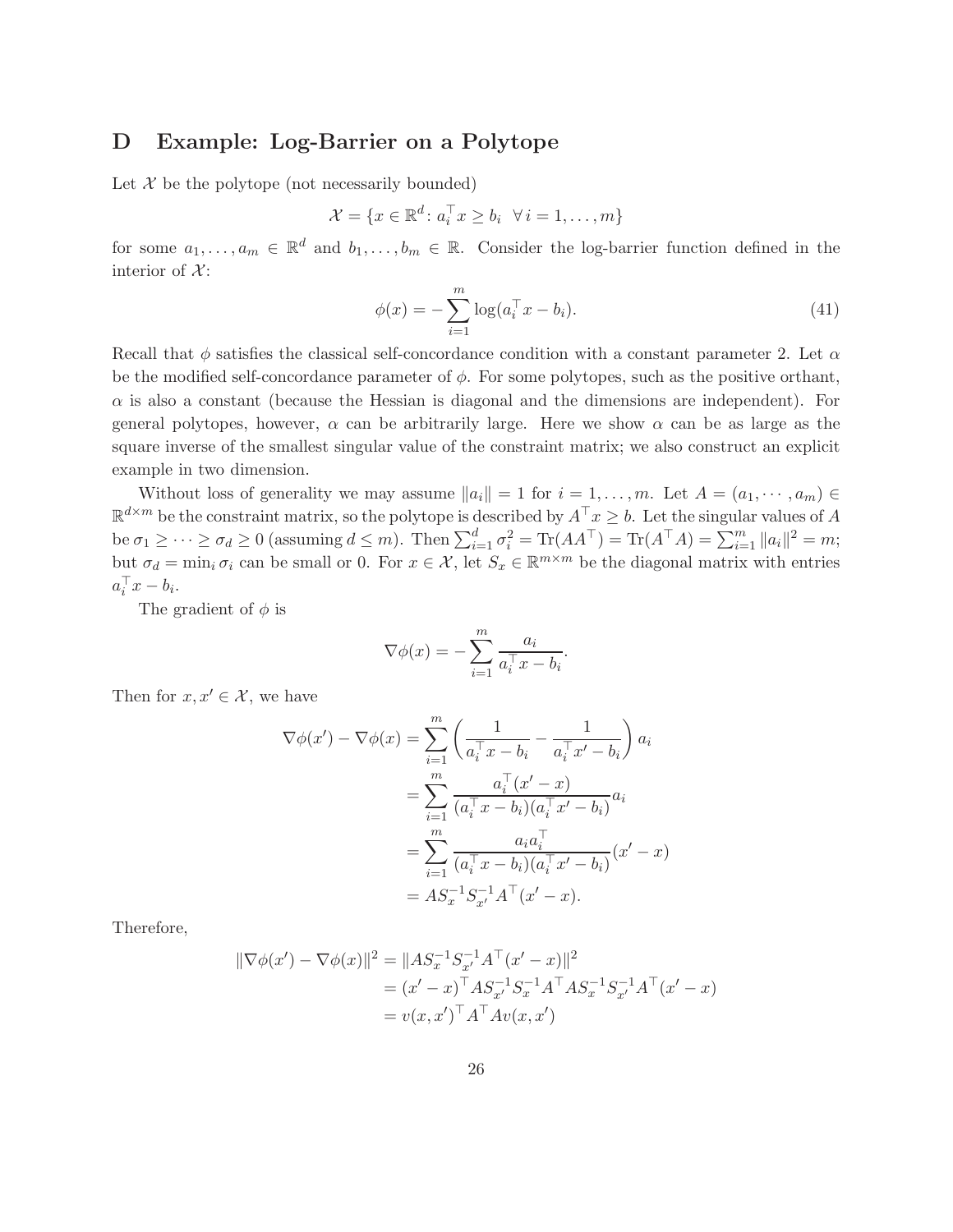where

$$
v(x, x') = S_x^{-1} S_{x'}^{-1} A^{\top} (x' - x) \in \mathbb{R}^m.
$$

The Hessian is

$$
\nabla^2 \phi(x) = \sum_{i=1}^m \frac{a_i a_i^{\top}}{(a_i^{\top} x - b_i)^2} = A S_x^{-2} A^{\top}.
$$

As a square-root, we can choose:

$$
\sqrt{\nabla^2 \phi(x)} = A S_x^{-1} = \begin{pmatrix} a_1 & \cdots & a_m \\ \overline{a_1^\top x - b_1} & \cdots & \overline{a_m^\top x - b_m} \end{pmatrix}
$$

since indeed  $\sqrt{\nabla^2 \phi(x)} \sqrt{\nabla^2 \phi(x)}^{\mathsf{T}} = A S_x^{-1} S_x^{-1} A^{\mathsf{T}} = \nabla^2 \phi(x)$ . For  $x, x' \in \mathcal{X}$ , we have that

$$
\sqrt{\nabla^2 \phi(x')} - \sqrt{\nabla^2 \phi(x)} = A(S_{x'} - S_x)
$$
  
= 
$$
- \left( \frac{a_1 a_1^\top (x' - x)}{(a_1^\top x' - b_1)(a_1^\top x - b_1)} \cdots \frac{a_m a_m^\top (x' - x)}{(a_m^\top x' - b_m)(a_m^\top x - b_m)} \right)
$$

.

Therefore,

$$
\begin{split} \|\sqrt{\nabla^{2}\phi(x')} - \sqrt{\nabla^{2}\phi(x)}\|_{\text{HS}}^{2} &= \sum_{i=1}^{m} \left\| \frac{a_{1}a_{1}^{\top}(x'-x)}{(a_{1}^{\top}x'-b_{1})(a_{1}^{\top}x-b_{1})} \right\|^{2} \\ &= \sum_{i=1}^{m} (x'-x)^{\top} \frac{a_{1}a_{1}^{\top}a_{1}a_{1}^{\top}}{(a_{1}^{\top}x'-b_{1})^{2}(a_{1}^{\top}x-b_{1})^{2}}(x'-x) \\ &= (x'-x)^{\top} \left( \sum_{i=1}^{m} \frac{a_{1}a_{1}^{\top}}{(a_{1}^{\top}x'-b_{1})^{2}(a_{1}^{\top}x-b_{1})^{2}} \right)(x'-x) \\ &= (x'-x)^{\top} A S_{x'}^{-2} S_{x}^{-2} A^{\top}(x'-x) \\ &= \|v(x,x')\|^{2} .\end{split}
$$

Modified self-concordance. The modified self-concordance parameter is

$$
\alpha = \sup_{x,x'\in\mathcal{X}} \frac{\|\sqrt{\nabla^2 \phi(x')}-\sqrt{\nabla^2 \phi(x)}\|_{\text{HS}}^2}{\|\nabla \phi(x')-\nabla \phi(x)\|_2^2}
$$
  
\n
$$
= \sup_{x,x'\in\mathcal{X}} \frac{\|v(x,x')\|^2}{v(x,x')^\top A^\top A v(x,x')}
$$
  
\n
$$
\leq \sup_{v\in\mathbb{R}^d} \frac{\|v\|^2}{v^\top A^\top A v}
$$
  
\n
$$
= \max_{i=1,\dots,d} \frac{1}{\sigma_i^2}
$$
  
\n
$$
= \frac{1}{\sigma_d^2}.
$$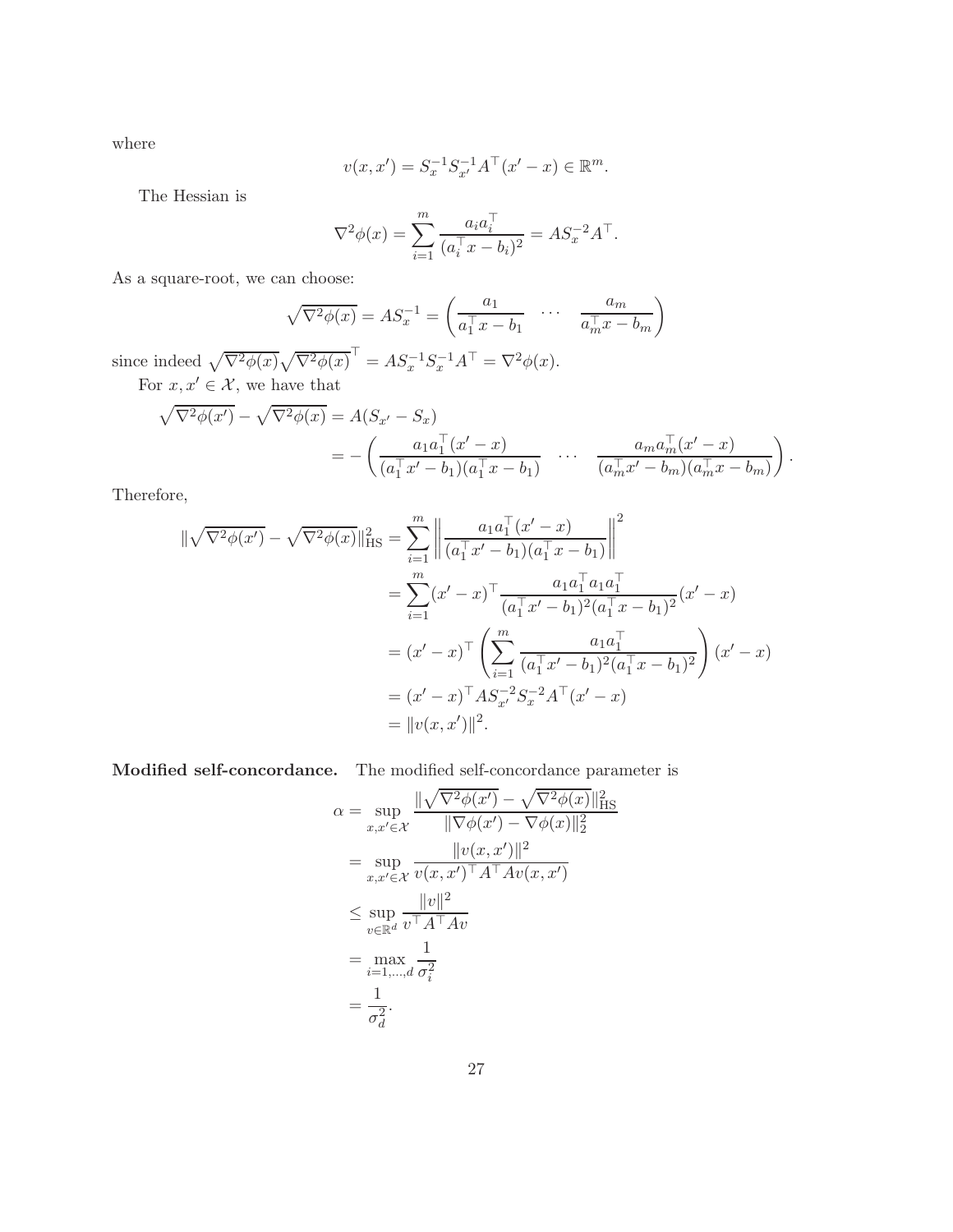This shows the modified self-concordance parameter can be as large as  $\frac{1}{\sigma_d^2}$ , by choosing appropriate x, x'. For some polyhedra  $\sigma_d \approx 0$ , so  $\alpha \approx 1/\sigma_d^2$  can be arbitrarily large.

**Example in two dimension.** Let  $d = 2$ , and consider

$$
a_1 = \begin{pmatrix} 1 \\ 0 \end{pmatrix}, \qquad a_2 = \begin{pmatrix} \sqrt{1 - \epsilon^2} \\ \epsilon \end{pmatrix}
$$

for some small  $\epsilon > 0$ , and  $b_1 = b_2 = 0$ . This defines the intersection of two halfspaces:

$$
\mathcal{X} = \{x = (x_1, x_2) \colon x_1 \ge 0, \sqrt{1 - \epsilon^2} x_1 + \epsilon x_2 \ge 0\}.
$$

The constraint matrix is  $A =$  $\left(1 \quad \sqrt{1-\epsilon^2}\right)$ 0  $\epsilon$  $\setminus$ . We have  $A^{\dagger} A =$  $\left( \begin{array}{cc} 1 & \sqrt{1-\epsilon^2} \end{array} \right)$  $\sqrt{1-\epsilon^2}$  1  $\setminus$ which has eigenvalues  $\sigma_1^2 = 1 + \sqrt{1 - \epsilon^2}$  and  $\sigma_2^2 = 1 - \sqrt{1 - \epsilon^2}$ . Note that if  $\epsilon$  is small,  $\sigma_1^2 \approx 2$  and  $\sigma_2^2 \approx \epsilon^2/2$ . The corresponding eigenvectors are  $v_1 =$  $\sqrt{1}$ 1  $\setminus$ and  $v_2 =$  $\begin{pmatrix} 1 \end{pmatrix}$ −1  $\setminus$ . Let us choose

$$
x = \begin{pmatrix} 1 \\ 0 \end{pmatrix}, \qquad x' = \begin{pmatrix} a \\ b \end{pmatrix}
$$

for some constant  $a, b \in \mathbb{R}$ . For simplicity let  $s = \sqrt{1 - \epsilon^2}$ . We require  $x' \in \mathcal{X}$ , so  $a \geq 0$  and  $b \geq -\frac{s}{\epsilon}a$ . We have

$$
A^{\top} x = \begin{pmatrix} 1 \\ s \end{pmatrix}, \qquad A^{\top} x' = \begin{pmatrix} a \\ sa + \epsilon b \end{pmatrix}
$$

and

$$
A^{\top}(x'-x) = \begin{pmatrix} a-1 \\ s(a-1)+\epsilon b \end{pmatrix}.
$$

We also have

$$
S_x = \begin{pmatrix} 1 & 0 \\ 0 & s \end{pmatrix}, \qquad S_x = \begin{pmatrix} a & 0 \\ 0 & sa + \epsilon b \end{pmatrix}.
$$

Then

$$
v(x, x') = S_x^{-1} S_{x'}^{-1} A^{\top} (x' - x)
$$
  
=  $\begin{pmatrix} \frac{1}{a} & 0 \\ 0 & \frac{1}{s(sa + \epsilon b)} \end{pmatrix} \begin{pmatrix} a - 1 \\ s(a - 1) + \epsilon b \end{pmatrix}$   
=  $\begin{pmatrix} \frac{a - 1}{a} \\ \frac{s(a - 1) + \epsilon b}{s(sa + \epsilon b)} \end{pmatrix}$